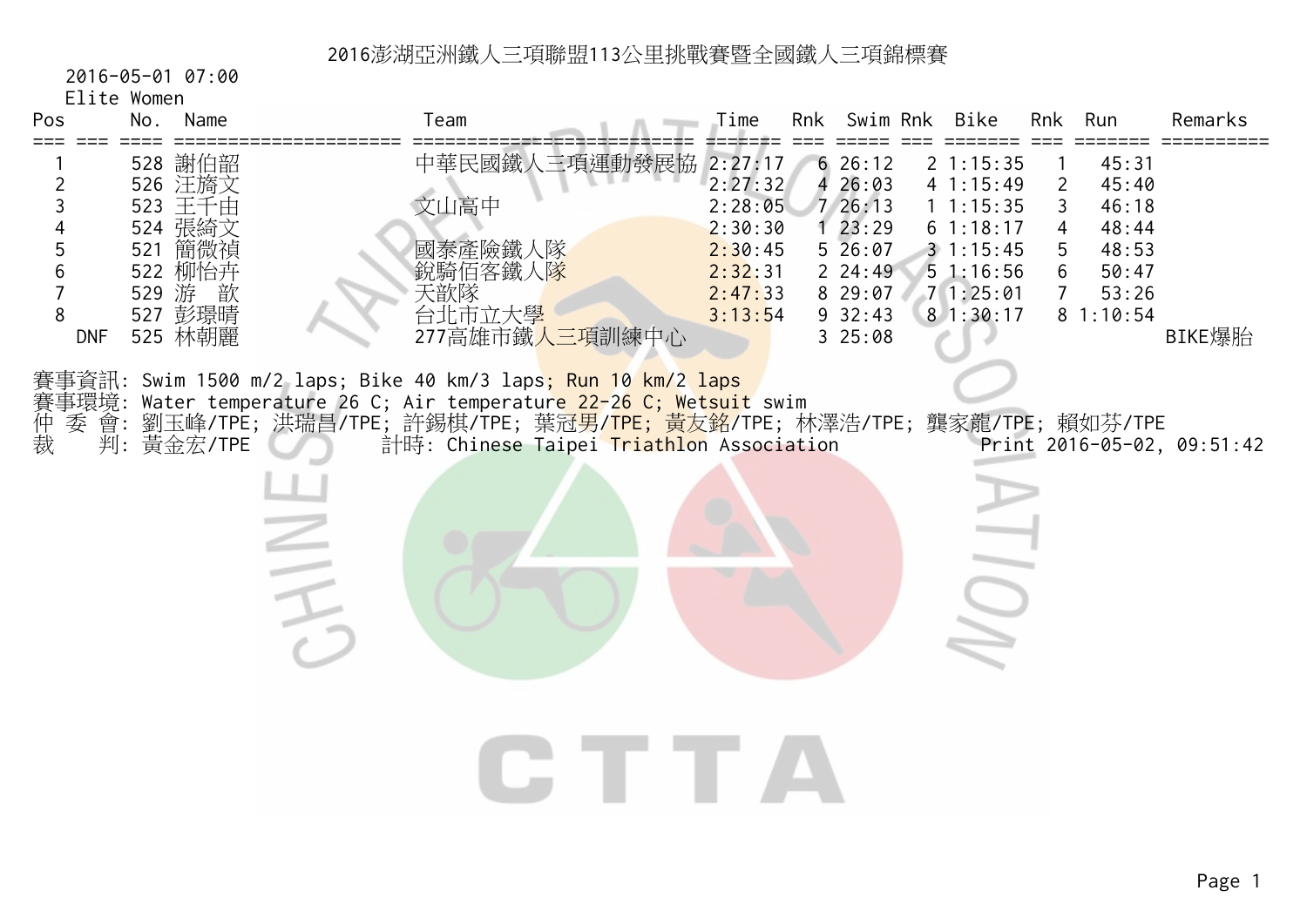2016-05-01 07:00

Elite Men

| Pos                 | No.                   | Name                          | Team               |                                                                                                                                                                                                                                                        | Time                          | Rnk | Swim Rnk                                    | Bike                             | Rnk                      | Run                              | Remarks                    |
|---------------------|-----------------------|-------------------------------|--------------------|--------------------------------------------------------------------------------------------------------------------------------------------------------------------------------------------------------------------------------------------------------|-------------------------------|-----|---------------------------------------------|----------------------------------|--------------------------|----------------------------------|----------------------------|
| 2                   |                       | 501 李宙諺<br>502 徐培嚴            | 台中銀行鐵人隊<br>台中銀行鐵人隊 |                                                                                                                                                                                                                                                        | 2:11:02<br>2:11:37            |     | 121:37<br>322:25                            | 61:09:32<br>31:08:29             | $\overline{2}$           | 39:55<br>40:44                   |                            |
| 5                   |                       | 506 張家豪<br>508 吳冠融<br>510 吳承泰 |                    | 中華民國鐵人三項運 <mark>動發展協</mark>                                                                                                                                                                                                                            | 2:11:57<br>2:12:16<br>2:14:55 |     | $4\,22:25$<br>522:27<br>$2\overline{21:39}$ | 21:08:28<br>41:08:41<br>51:09:14 | 3<br>$\overline{4}$<br>6 | 41:05<br>41:10<br>44:03          |                            |
| 6<br>WAN            |                       | 503 邱韋強<br>504 謝育宏            | 刑事鐵人隊              |                                                                                                                                                                                                                                                        | 2:17:02<br>2:18:14            |     | 823:40<br>926:09                            | 71:10:12<br>11:07:17             | 5<br>$\overline{7}$      | 43:11                            | 44:49 逆向迴轉                 |
| 8<br>9              |                       | 516 柳承宇<br>514 鄭家澤            | 銳騎佰客鐵人隊<br>台北市立大學  |                                                                                                                                                                                                                                                        | 2:23:29<br>2:30:43            |     | 623:04<br>723:26                            | 81:11:03<br>$9\;1:13:22$         | $\overline{9}$<br>11     | 49:23<br>53:56                   |                            |
| 10<br>11            |                       | 513 成昌仁<br>515 許昭宇            | 台北市立大學             |                                                                                                                                                                                                                                                        | 2:43:11<br>2:44:20            |     | 1027:33<br>$11 \quad 33:49$                 | 101:24:23<br>$11 \t1: 25: 31$    | 10<br>8                  | 51:16<br>45:00                   |                            |
| 仲裁                  |                       | 判:黃金宏/TPE                     |                    | 賽事資訊: Swim 1500 m/2 laps; Bike 40 km/3 laps; Run 10 km/2 laps<br>賽事環境: Water temperature 26 C; Air temperature 22-26 C; Wetsuit swim<br>委會:劉玉峰/TPE;洪瑞昌/TPE;許錫棋/TPE;葉冠男/TPE;黃友銘/TPE;林澤浩/TPE;龔家龍/TPE;賴如芬/TPE<br>計時: Chinese Taipei Triathlon Association |                               |     |                                             |                                  |                          |                                  | Print 2016-05-02, 09:51:42 |
|                     |                       | 2016-05-01 07:00              |                    | 2016澎湖亞洲鐵人三項聯盟113公里挑戰賽暨全國鐵人三項錦標賽                                                                                                                                                                                                                       |                               |     |                                             |                                  |                          |                                  |                            |
| Pos                 | 40-49 AG Women<br>No. | Name                          | Team               |                                                                                                                                                                                                                                                        | Time                          |     | Rnk Swim Rnk                                | Bike                             | Rnk                      | Run                              | Remarks                    |
| $\overline{2}$<br>3 |                       | 576 趙曉萍<br>579 洪立荷<br>580 吳寶雅 | 林家軍<br>慢跑者<br>三三鐵人 |                                                                                                                                                                                                                                                        | 3:18:36<br>3:20:07<br>3:48:31 |     | 138:01<br>$2 \t39:46$<br>$3\;\;50:54$       | 21:36:46<br>11:36:08<br>31:52:22 |                          | 11:03:50<br>21:04:14<br>31:05:17 |                            |
|                     |                       |                               |                    | 賽事資訊: Swim 1500 m/2 laps; Bike 40 km/3 laps; Run 10 km/2 laps                                                                                                                                                                                          |                               |     |                                             |                                  |                          |                                  |                            |

賽事環境: Water temperature 26 C; Air temperature 22-26 C; Wetsuit swim

仲 委 會: 劉玉峰/TPE; 洪瑞昌/TPE; 許錫棋/TPE; 葉冠男/TPE; 黃友銘/TPE; 林澤浩/TPE; 龔家龍/TPE; 賴如芬/TPE

裁 判: 黃金宏/TPE 計時: Chinese Taipei Triathlon Association Print 2016-05-02, 09:51:42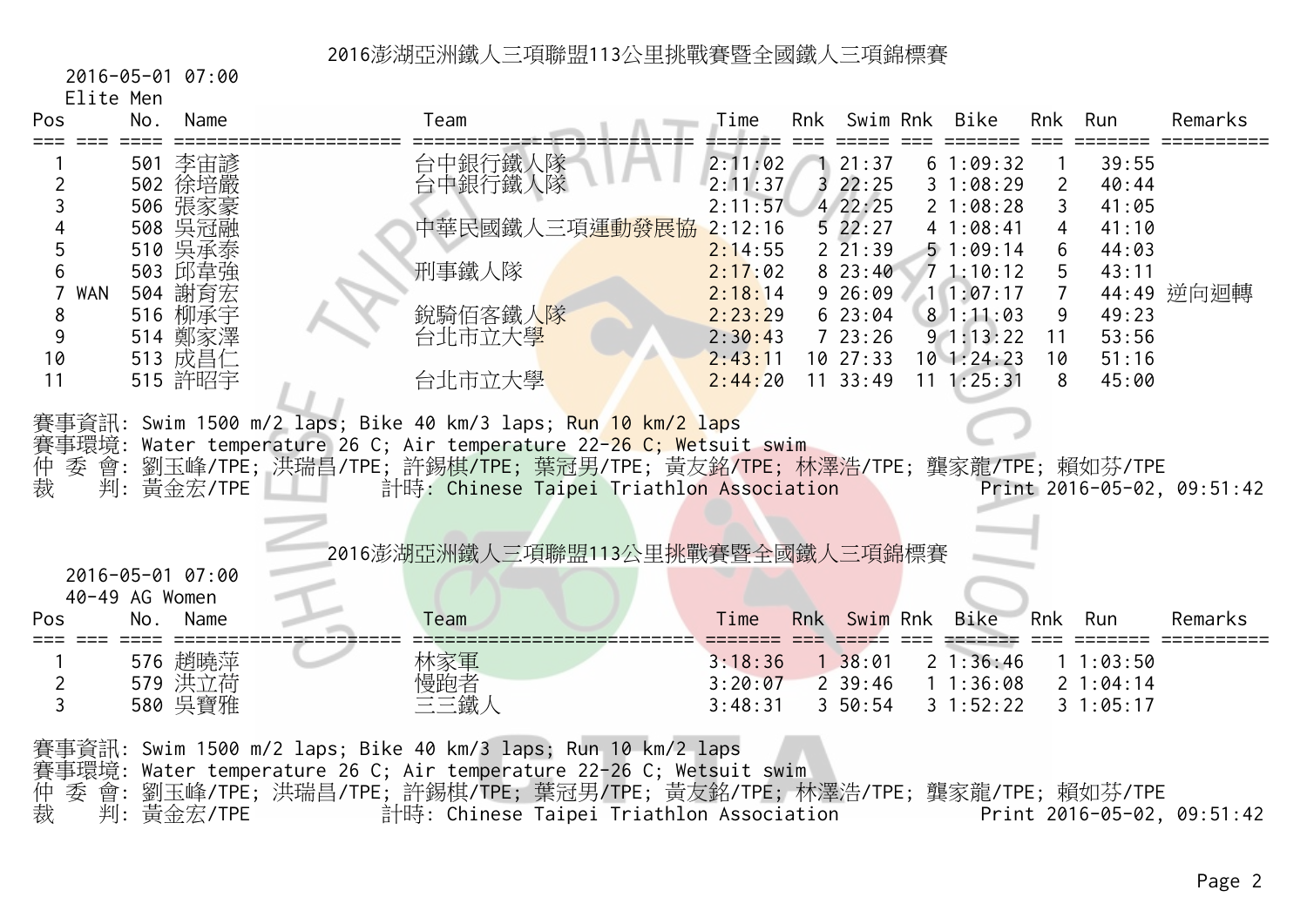2016-05-01 07:00

30-39 AG Women

| Pos                                                                | No. | Name                                                                                                                                           | Team                                                                                                                                                                                                                                                       | Time                                                                                                                  | Rnk            | Swim Rnk                                                                                                                                    | Bike                                                                                                                                       | Rnk                       | Run                                                                                                                                   | Remarks                    |
|--------------------------------------------------------------------|-----|------------------------------------------------------------------------------------------------------------------------------------------------|------------------------------------------------------------------------------------------------------------------------------------------------------------------------------------------------------------------------------------------------------------|-----------------------------------------------------------------------------------------------------------------------|----------------|---------------------------------------------------------------------------------------------------------------------------------------------|--------------------------------------------------------------------------------------------------------------------------------------------|---------------------------|---------------------------------------------------------------------------------------------------------------------------------------|----------------------------|
| 2<br>3<br>5<br>6<br>8<br>9<br>10<br>11<br><b>DNF</b><br><b>DNF</b> |     | 571 王文君<br>556 劉靜葳<br>557 趙瑞娟<br>565 高玉美<br>564 种蓓君<br>570 曾玉如<br>566 張宜純<br>569 林沁嫻<br>562 劉逸文<br>560 張家怡<br>976 曹(糸秀)綺<br>563 張宜萍<br>559 朱芳瑤 | 敢酷CANCOOL鐵人<br>深度體驗俱樂部<br>鐵娘子<br>蓋瑞隊<br>正昕鐵人<br>正昕鐵人<br>正昕鐵人<br>小明嫩鐵隊<br>鐵娘子<br>SaSa                                                                                                                                                                       | 3:05:58<br>3:16:44<br>3:25:10<br>3:27:42<br>3:38:22<br>3:38:58<br>3:39:23<br>3:40:03<br>3:41:34<br>3:41:35<br>4:18:20 | $\overline{2}$ | 39:21<br>39:45<br>8 46:31<br>645:43<br>746:31<br>4 42:42<br>$11 \t53:11$<br>341:53<br>10 47:29<br>9 46:59<br>13 56:29<br>545:36<br>12 54:56 | 11:28:53<br>21:32:30<br>51:41:09<br>41:39:49<br>$10$ 1:45:54<br>71:41:39<br>61:41:29<br>81:42:27<br>31:39:18<br>91:43:06<br>$11 \t1:57:34$ | $\mathbf{2}^{\mathsf{I}}$ | 57:45<br>41:04:31<br>57:31<br>31:02:11<br>61:05:59<br>81:14:38<br>51:04:43<br>$10$ $1:15:43$<br>91:14:47<br>71:11:31<br>11 1:24:18 浮標 | BIKE爆胎<br>SWIM DNF         |
| 仲裁<br>委 會:                                                         |     | 判: 黃金宏/TPE                                                                                                                                     | 賽事資訊: Swim 1500 m/2 laps; Bike 40 km/3 laps; Run 10 km/2 laps<br>賽事環境: Water temperature 26 C; Air temperature 22-26 C; Wetsuit swim<br>劉玉峰/TPE; 洪瑞昌/TPE; 許錫棋/TPE; 葉冠男/TPE; 黃友銘/TPE; 林澤浩/TPE; 龔家龍/TPE; 賴如芬/TPE<br>計時: Chinese Taipei Triathlon Association |                                                                                                                       |                |                                                                                                                                             |                                                                                                                                            |                           |                                                                                                                                       | Print 2016-05-02, 09:51:42 |
|                                                                    |     |                                                                                                                                                |                                                                                                                                                                                                                                                            |                                                                                                                       |                |                                                                                                                                             |                                                                                                                                            |                           |                                                                                                                                       |                            |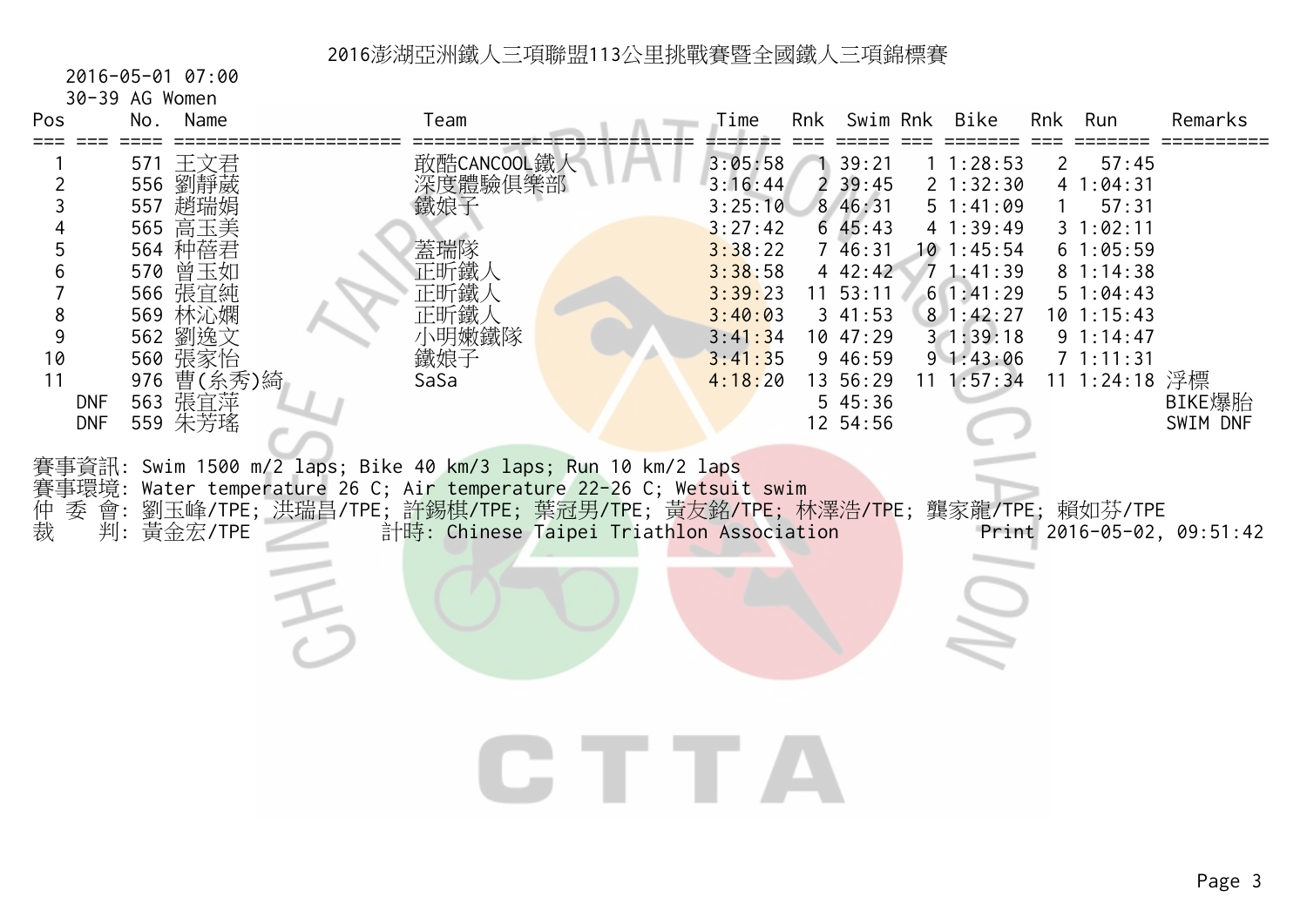2016-05-01 07:00

| $25-29$ AG Womer |  |  |
|------------------|--|--|
|------------------|--|--|

| Pos               | 25-29 AG Women<br>No.<br>Name           | Team                                                                                                                                                                                                                                                                                                                                          | Time                          | Rnk Swim Rnk                     | Bike                              | Rnk | Run                            | Remarks                             |
|-------------------|-----------------------------------------|-----------------------------------------------------------------------------------------------------------------------------------------------------------------------------------------------------------------------------------------------------------------------------------------------------------------------------------------------|-------------------------------|----------------------------------|-----------------------------------|-----|--------------------------------|-------------------------------------|
| 2                 | 548 謝嘉雯<br>550 周惠萱                      | 正昕鐵人<br>正昕鐵人                                                                                                                                                                                                                                                                                                                                  | 2:51:22<br>3:25:07            | 135:11<br>241:16                 | 11:20:01<br>21:39:18              |     | 56:11<br>21:04:33              |                                     |
| 仲裁<br>委           | 判: 黃金宏/TPE                              | 賽事資訊: Swim 1500 m/2 laps; Bike 40 km/3 laps; Run <mark>10 km/2 la</mark> ps<br>賽事環境: Water temperature 26 C; Air temperature 22-26 C; Wetsuit swim<br>會: 劉玉峰/TPE; 洪瑞昌/TPE; 許錫棋/TPE; 葉 <mark>冠男/TPE; 黃友銘/T</mark> PE; 林澤浩/TPE; 龔家龍/TPE; 賴如芬/TPE<br>計時: Chinese Taipei Triathlon Association<br>2016澎湖亞洲鐵人三項 <mark>聯盟113公里挑戰賽暨全</mark> 國鐵人三項錦標賽 |                               |                                  |                                   |     |                                | Print 2016-05-02, 09:51:42          |
|                   | 2016-05-01 07:00<br>18-24 AG Women      |                                                                                                                                                                                                                                                                                                                                               |                               |                                  |                                   |     |                                |                                     |
| Pos               | No.<br>Name                             | Team                                                                                                                                                                                                                                                                                                                                          | Time                          | Rnk Swim Rnk                     | Bike                              | Rnk | Run                            | Remarks                             |
| $\mathbf{2}$<br>3 | 539 TSANG KA HUNG<br>536 彭璟喻<br>540 黃詩琪 | 台北市立大學<br>1707                                                                                                                                                                                                                                                                                                                                | 2:43:35<br>3:12:38<br>3:54:22 | 129:07<br>$2 \, 33:53$<br>344:25 | 11:24:04<br>2 1:27:22<br>31:51:07 |     | 50:26<br>2 1:11:24<br>31:18:52 |                                     |
| 委 會:<br>仲裁        | 判: 黃金宏/TPE                              | 賽事資訊: Swim 1500 m/2 laps; Bike 40 km/3 laps; Run 10 km/2 laps<br>賽事環境: Water temperature 26 C; Air temperature 22-26 C; Wetsuit swim<br>劉玉峰/TPE; 洪瑞昌/TPE; 許錫棋/TPE; 葉冠男/TPE; 黃友銘/TPE; 林澤浩/TPE; 龔家龍/TPE; 賴如芬/TPE<br>計時: Chinese Taipei Triathlon Association                                                                                    |                               |                                  |                                   |     |                                | Print $2016 - 05 - 02$ , $09:51:42$ |
|                   |                                         |                                                                                                                                                                                                                                                                                                                                               |                               |                                  |                                   |     |                                |                                     |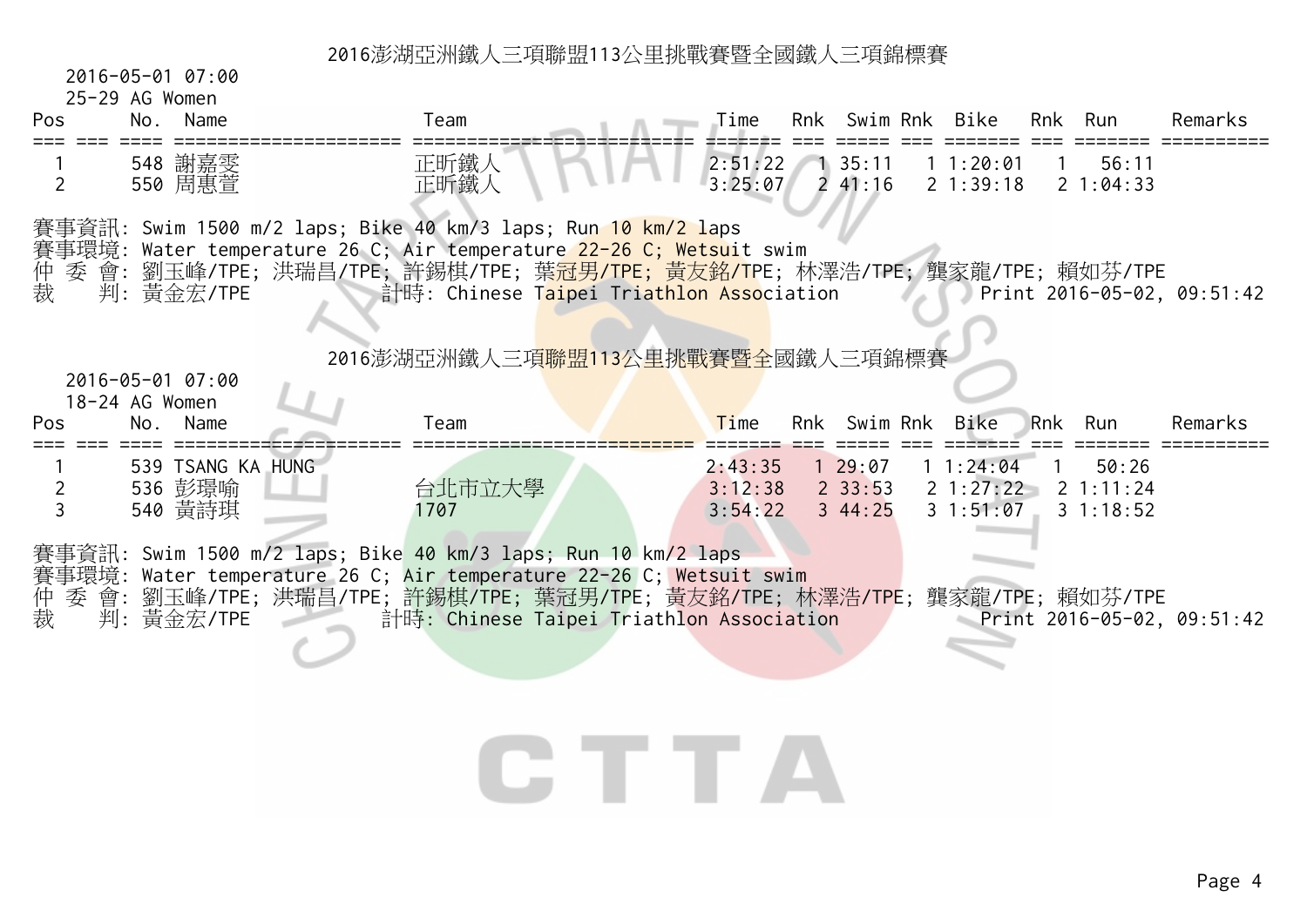2016-05-01 07:08

| Pos        | No.             | Name | eam                                                    | Time     | Rnk  | Swim  | <b>Rnk</b> | <b>Bike</b> | Rnk | Run    | ≀emarks  |
|------------|-----------------|------|--------------------------------------------------------|----------|------|-------|------------|-------------|-----|--------|----------|
| ___<br>--- | __              |      | ________________________<br>___________<br>_____<br>__ | -------- | ____ | $ -$  |            |             |     |        | ________ |
|            | 97 <sup>°</sup> | ⊣⊢   |                                                        |          |      | 43:09 |            | .25.22<br>. |     | :08:38 |          |

賽事資訊: Swim 1500 m/2 laps; Bike 40 km/3 laps; Run 10 km/2 laps

- 事環境: Water temperature 26 C; Air temperature 2<mark>2-26 C; Wets</mark>uit swim
- 仲 委 會: 劉玉峰/TPE; 洪瑞昌/TPE; 許錫棋/TPE; 葉冠男/TPE; 黃友銘/TPE; 林澤浩/TPE; 龔家龍/TPE; 賴如芬/TPE
- 計時: Chinese Taipei Triathlon Association Print 2016-05-02, 09:51:42

#### 2016澎湖亞洲鐵人三項<mark>聯盟</mark>113公里挑戰賽暨全國鐵人三項錦標賽

 2016-05-01 07:08 $CF$  $CO$  $AC$  $M$ 

| Pos | ווסוו טח כט ניט<br>No.<br>Name         | Team                                    | Time                          | Rnk | Swim Rnk                                                                                                       | Bike | <b>Rnk</b> | Run | Remarks |
|-----|----------------------------------------|-----------------------------------------|-------------------------------|-----|----------------------------------------------------------------------------------------------------------------|------|------------|-----|---------|
|     | 廖協發<br>967<br>林竹泉<br>966<br>王秉晟<br>968 | 長跑協會<br>台灣大腳<br>台灣大腳<br>長跑協會<br>榮耀超鐵俱樂部 | 3:12:59<br>3:27:18<br>3:53:48 |     | $1, 41:20$ 1 1:29:46 1 1:01:54<br>$3\ 50:05$ $2\ 1:33:52$ $2\ 1:03:22$<br>$2, 48:50$ $3, 1:44:13$ $3, 1:20:47$ |      |            |     |         |

賽事資訊: Swim 1500 m/2 laps; Bike 40 km/3 laps; Run 10 km/2 laps 賽事環境: Water temperature 26 C; <mark>Air temperature 22-26</mark> C; Wetsuit swim<br>仲 委 會: 劉玉峰/TPE; 洪瑞昌/TPE; 許錫棋/TPE; 葉冠男/TPE; 黃友銘/TPE; 材 ,<br>- "委 會: 劉玉峰/TPE; 洪瑞昌/TPE; 許錫棋/TPE; 葉冠男/TPE; 黃友銘/TPE; 林澤浩/TPE; 龔家龍/TPE; 賴如芬/TPE<br>- 判: 黃金宏/TPE 計時: Chinese Taipei Triathlon Association Print 2016-05-02, 裁 判: 黃金宏/TPE 計時: Chinese Taipei Triathlon Association Print 2016-05-02, 09:51:42

# CHITTEA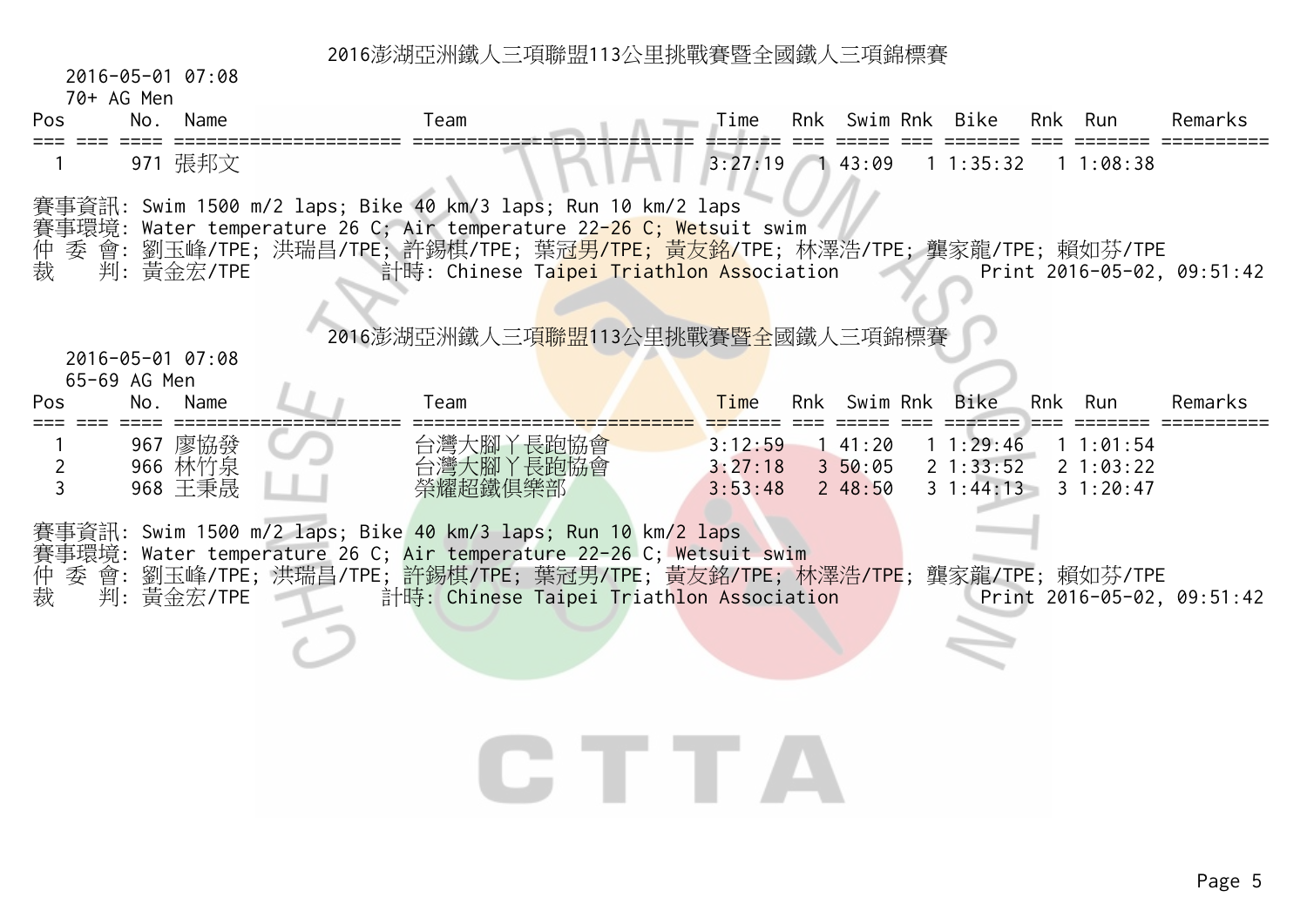2016-05-01 07:08

 $\geq$ 

60-64 AG Men

| Pos | No.                                    | Name                                   | Team                                       | Time                                                           | Rnk | Swim Rnk                                                  |   | <b>Bike</b>                                                      | Rnk | Run                                                              | Remarks |
|-----|----------------------------------------|----------------------------------------|--------------------------------------------|----------------------------------------------------------------|-----|-----------------------------------------------------------|---|------------------------------------------------------------------|-----|------------------------------------------------------------------|---------|
| DSQ | 956<br>959<br>961<br>958<br>960<br>957 | 黃英俊<br>徐俊堆<br>蘇耀宗<br>莊德豐<br>蔡漢清<br>吳清宗 | 榮耀超鐵俱樂部<br>灣<br>大腳<br>長跑協會<br>台<br>深度體驗俱樂部 | 2:54:25<br>3:23:31<br>3:24:23<br>3:27:50<br>3:47:39<br>9:58:34 |     | 35:02<br>549:39<br>245:15<br>47:34<br>$3\overline{47:05}$ | 4 | : 23:29<br>1:38:05<br>21:35:09<br>1:36:20<br>51:44:39<br>1:29:53 | 4   | 55:56<br>55:48<br>:04:00<br>:03:57<br>$5 \t1:15:57$<br>46:53 DNS |         |

CTTA

賽事資訊: Swim 1500 m/2 laps; Bike 40 km/3 laps; Run 10 km/2 laps 賽事環境: Water temperature 26 C; Air temperat<mark>ure 2</mark>2-26 C; Wetsuit swim 仲 委 會: 劉玉峰/TPE; 洪瑞昌/TPE; 許錫棋/TPE; <mark>葉冠男/TPE;</mark> 黃友銘/<mark>TPE</mark>; 林澤浩/TPE; 龔家龍/TPE; 賴如芬/TPE 裁 判: 黃金宏/TPE 計時: Chinese T<mark>aipei Triathlon Asso</mark>ciation Print 2016-05-02, 09:51:42

 $\overline{O}$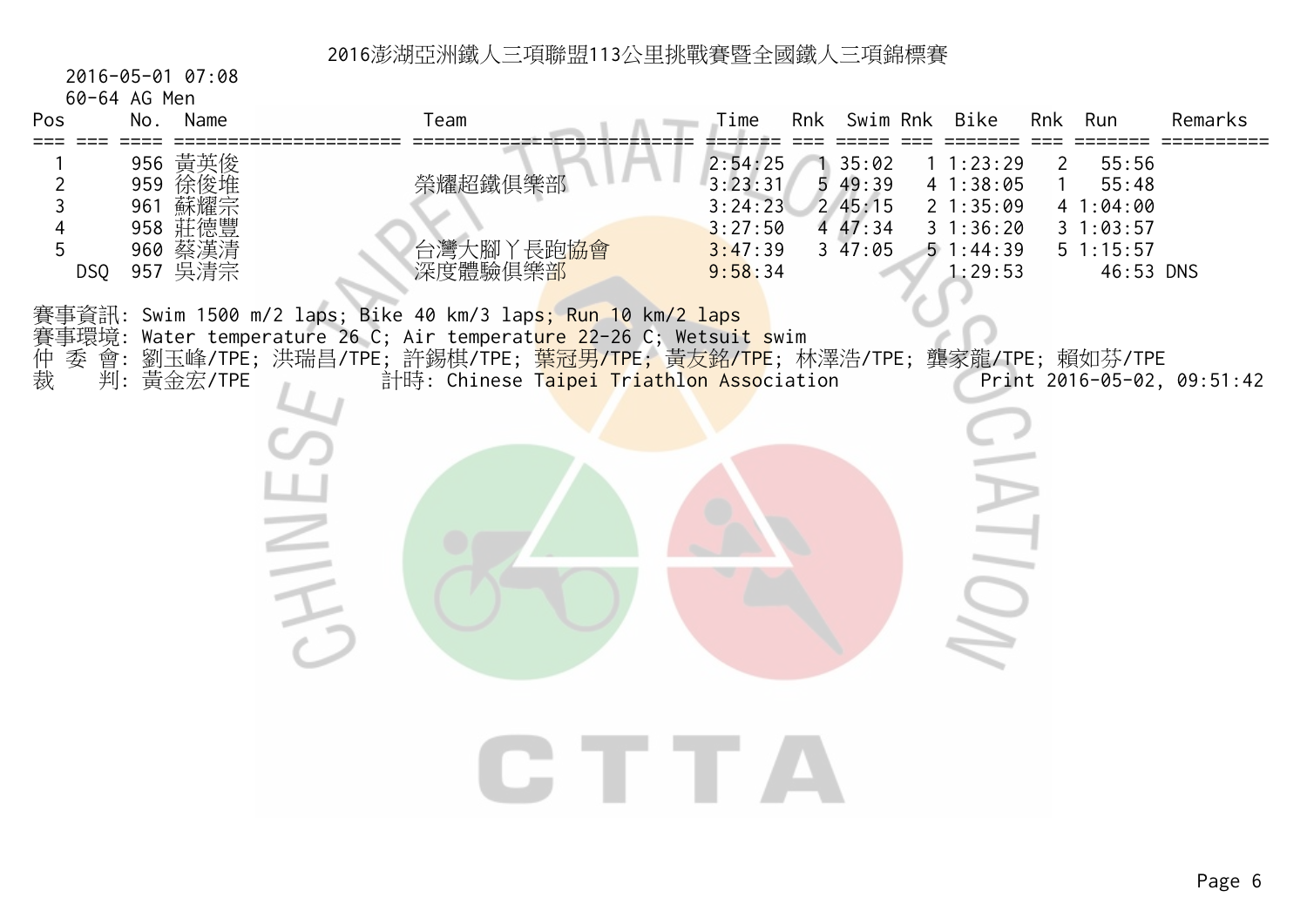2016-05-01 07:08

55-59 AG Men

| Pos                                                    | No. | Name                                                                                                                                           | Team                                                                                                                                                                                                                                                                                                                                                             | Time                                                                                                                             | Rnk | Swim Rnk                                                                                                               | Bike                                                                                                                                                   | Rnk    | Run                                                                                                                                               | Remarks                                    |
|--------------------------------------------------------|-----|------------------------------------------------------------------------------------------------------------------------------------------------|------------------------------------------------------------------------------------------------------------------------------------------------------------------------------------------------------------------------------------------------------------------------------------------------------------------------------------------------------------------|----------------------------------------------------------------------------------------------------------------------------------|-----|------------------------------------------------------------------------------------------------------------------------|--------------------------------------------------------------------------------------------------------------------------------------------------------|--------|---------------------------------------------------------------------------------------------------------------------------------------------------|--------------------------------------------|
| 2<br>3<br>6<br>8<br>9<br>10<br>11<br>DSQ<br>仲裁<br>委 會: |     | 939 張林行<br>936 王健裕<br>946 陳希聖<br>940 孟亞輝<br>948 黄中人<br>949 盧法水<br>944 蔡定謀<br>937 范綱宏<br>942 蔡國勳<br>947 李偉豪<br>941 蘇啟釗<br>951 歐瑞興<br>判: 黃金宏/TPE | 悍將鐵人<br>悍將鐵人<br>高雄鐵人<br>台灣大腳丫長跑協會<br>高雄鐵人<br>澎湖足愛跑<br>榮耀超鐵俱樂 <mark>部</mark><br>海灣灣民宿<br>賽事資訊: Swim 1500 m/2 laps; Bike 40 km/3 laps; Run <mark>10 km/2 l</mark> aps<br>賽事環境: Water temperature 26 C; Air temperature 22-26 C; Wetsuit swim<br>劉玉峰/TPE; 洪瑞昌/TPE; 許錫棋/TPE; 葉冠男/TPE; 黃友銘/TPE; 林澤浩/TPE; 龔家龍/TPE; 賴如芬/TPE<br>計時: Chinese Taipei Triathlon Association | 2:57:29<br>3:00:21<br>3:03:45<br>3:09:25<br>3:11:29<br>3:13:10<br>3:20:18<br>3:25:31<br>3:36:05<br>3:46:37<br>4:07:06<br>9:51:12 | 4   | 34:47<br>38:36<br>2 36:04<br>742:49<br>10 45:31<br>$5\,39:46$<br>337:04<br>642:20<br>$11 \t51:47$<br>8 44:55<br>945:21 | 21:25:04<br>51:27:50<br>31:25:22<br>1 1:24:42<br>61:28:45<br>41:27:49<br>71:31:54<br>81:35:17<br>91:41:22<br>$10$ 1:42:02<br>$11 \t1:55:26$<br>1:07:16 | 3<br>1 | 57:38<br>53:57<br>51:02:19<br>41:01:55<br>57:14<br>$2^{\circ}$<br>71:05:36<br>9 1:11:21<br>81:07:56<br>61:02:57<br>$10$ 1:19:41<br>$11 \t1:26:20$ | 54:33 BIKE少圈<br>Print 2016-05-02, 09:51:42 |
|                                                        |     |                                                                                                                                                |                                                                                                                                                                                                                                                                                                                                                                  |                                                                                                                                  |     |                                                                                                                        |                                                                                                                                                        |        |                                                                                                                                                   |                                            |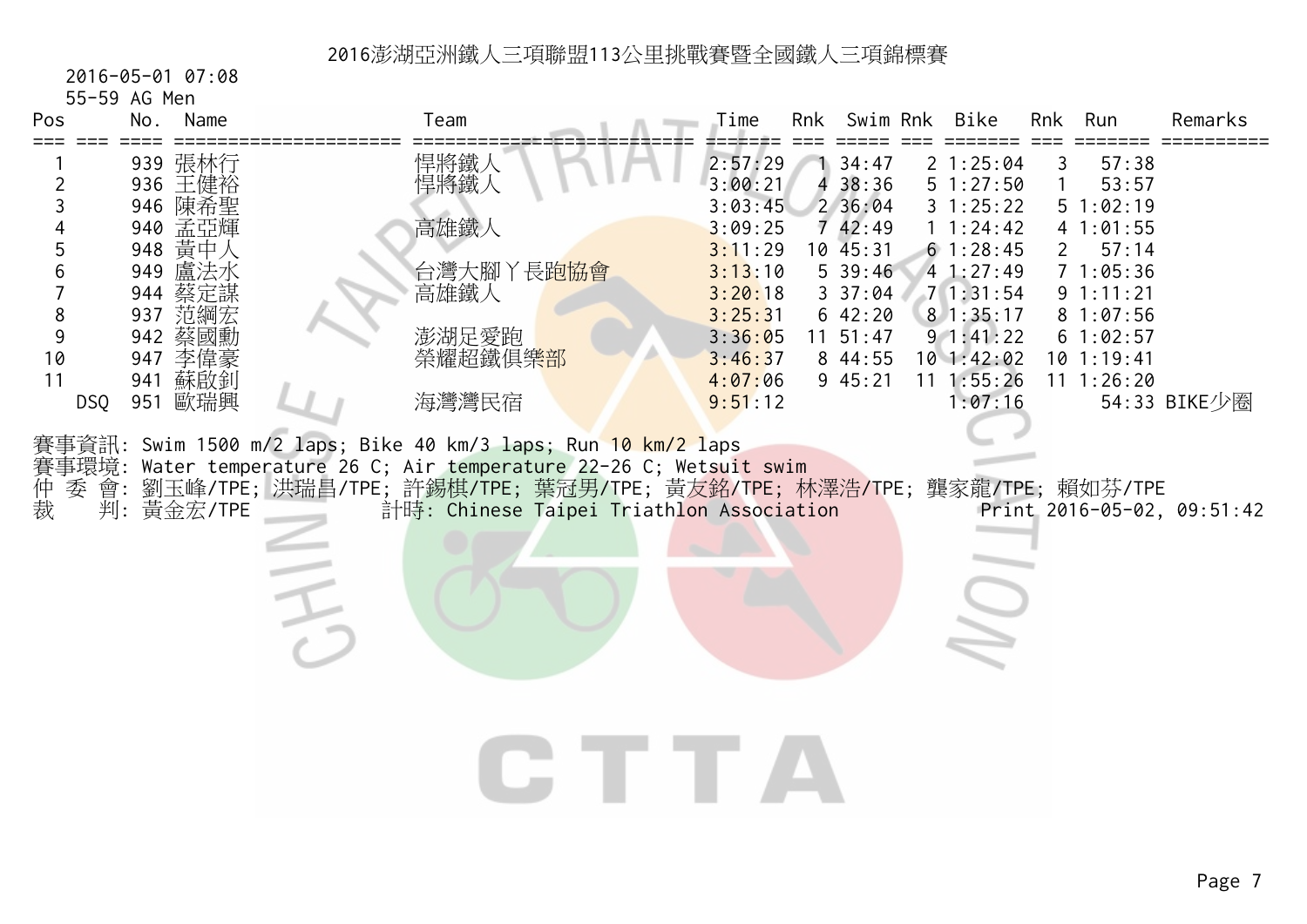2016-05-01 07:08

50-54 AG Men

| Pos              | No. | Name    | Team       | Time    | Rnk | Swim Rnk              | Bike           | Rnk            | Run            | Remarks    |
|------------------|-----|---------|------------|---------|-----|-----------------------|----------------|----------------|----------------|------------|
|                  |     | 896 張榮川 | 山川鐵人       | 2:37:25 |     | 431:30                | 1:15:06        | 2              | 50:50          |            |
|                  | 897 | 簡芳省     | 南投鐵人       | 2:38:55 |     | 28:54                 | 31:17:51       | 5              | 52:10          |            |
|                  | 926 | 盧泰安     |            | 2:45:02 |     | 634:08                | 41:18:36       | 6              | 52:19          |            |
|                  | 907 | 王德譽     | 南投鐵人       | 2:45:56 |     | 734:43                | 51:19:19       | 4              | 51:55          |            |
|                  | 898 | 張<br>璁  |            | 2:48:32 |     | $17 \overline{43:}23$ | 21:15:25       | 1              | 49:44          |            |
|                  | 925 | 鐘文鴻     |            | 2:49:50 |     | 934:47                | 81:24:04       | 3              | 51:00          |            |
|                  | 918 | 劉柴閏     | 正昕鐵人       | 2:52:04 | 11  | 39:29                 | 61:20:09       | $\overline{7}$ | 52:27          |            |
| 8                | 922 | 塗政新     |            | 2:58:01 |     | 834:44                | 71:23:18       |                | 11 1:00:00     |            |
| 9                | 902 | 吳清水     | 澎湖足愛跑      | 3:02:30 |     | 10 38:34              | 13 1:30:55     | 8              | 53:02          |            |
| 10               | 913 | 陳順序     | 海灣灣民宿      | 3:03:59 |     | 229:53                | 15 1:32:11     |                | 14 1:01:55     |            |
| <b>WAN</b><br>11 | 900 | 林坤成/龔祈謀 | 嘉義市鐵人三項委員會 | 3:09:17 |     | 16 43:01              | 16 1:32:17     | 9              |                | 54:00 帶錯晶片 |
| 12               | 901 | 鄭榮吉     | 正昕鐵人       | 3:10:48 |     | 533:38                | 171:32:46      |                | 19 1:04:25     |            |
| 13               | 909 | 楊孫和     |            | 3:11:39 |     | 13 41:46              | 12 1:29:50     |                | 12 1:00:04     |            |
| 14               | 912 | 高悟晉     | 海灣灣民宿      | 3:13:11 |     | 329:54                | 23 1:39:36     |                | $16$ 1:03:42   |            |
| 15               |     | 914 陳文雄 | 阿雄鐵人隊      | 3:17:00 |     | 23 53:51              | 91:24:50       | 10             | 58:20          |            |
| 16               |     | 924 鄭天成 |            | 3:17:43 |     | 22 51:29              | $10$ $1:25:19$ | 13             | 1:00:57        |            |
| 17               | 921 | 高立功     | 榮耀超鐵俱樂部    | 3:19:25 |     | 19 44:57              | 14 1:31:41     |                | $15 \t1:02:48$ |            |
| 18               | 919 | 簡瑞平     |            | 3:21:05 |     | 12 40:00              | 18 1:32:58     |                | 20 1:08:09     |            |
| 19               | 910 | 李世儒     | Y儒爸三鐵隊     | 3:22:25 |     | 18 44:04              | 20 1:34:11     |                | $18$ 1:04:12   |            |
| 20               | 917 | 豐<br>陳  | 榮耀超鐵俱樂部    | 3:23:01 |     | 1542:13               | 11 1:28:11     |                | 21 1:12:38     |            |
| 21               | 920 | 陳凱傑     |            | 3:29:23 |     | 20 46:27              | 22 1:38:54     |                | 171:04:03      |            |
| 22               | 916 | 倪邦臣     |            | 3:30:15 |     | 14 41:55              | 191:33:03      |                | 24 1:15:18     |            |
| 23               | 903 | 李東海     |            | 3:45:02 |     | 21 48:34              | $24$ 1:41:33   |                | 22 1:14:56     |            |
| 24               | 923 | 鄭劉銘     |            | 3:49:27 |     | 24 56:09              | $21 \t1:38:03$ |                | 23 1:15:15     |            |
| 25               | 908 | 徐信男     |            | 4:22:46 |     | 25 56:34              | $25 \t1:46:40$ |                | 25 1:39:33     |            |
| <b>DNF</b>       |     | 928 童國書 |            |         |     | 26 56:43              |                |                |                | RUN DNF    |

賽事資訊: Swim 1500 m/2 laps; Bike 40 km/3 laps; Run 10 km/2 laps 賽事環境: Water temperature 26 C; Air temperature 22-26 C; Wetsuit swim 仲 委 會: 劉玉峰/TPE; 洪瑞昌/TPE; 許錫棋/TPE; 葉冠男/TPE; 黃友銘/TPE; 林澤浩/TPE; 龔家龍/TPE; 賴如芬/TPE 裁 判: 黃金宏/TPE 計時: Chinese Taipei Triathlon Association Print 2016-05-02, 09:51:42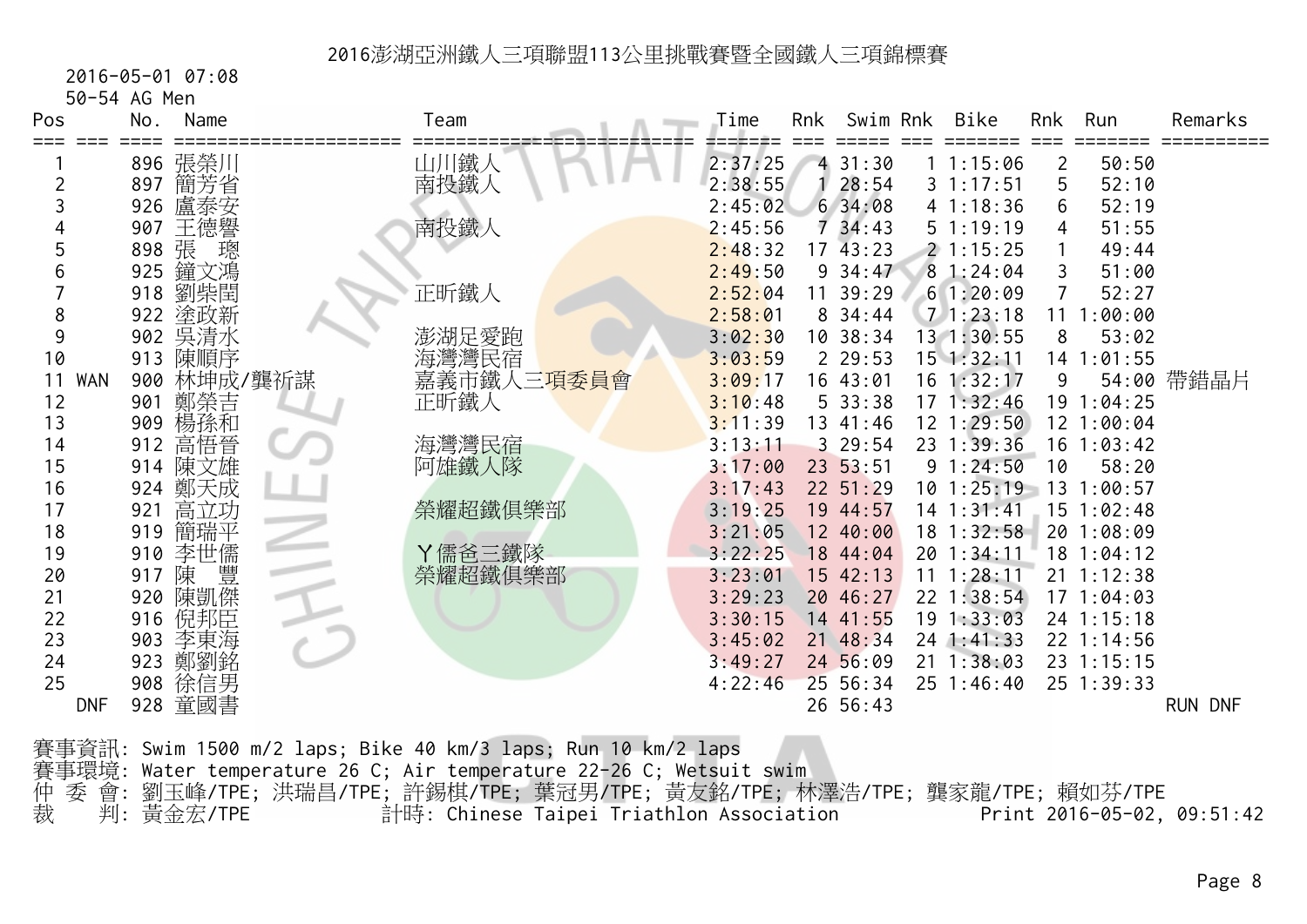2016-05-01 07:08

45-49 AG Men

| Pos<br>≡≡≡ | No. | Name    | Team                  | Time    | Rnk | Swim Rnk     | Bike           | Rnk | Run            | Remarks |
|------------|-----|---------|-----------------------|---------|-----|--------------|----------------|-----|----------------|---------|
|            |     | 846 林文國 | 林家軍                   | 2:32:45 |     | 29:56        | 1 1:16:41      |     | 46:09          |         |
| 2          |     | 890 陳建勛 |                       | 2:40:02 | 4   | 32:20        | 21:17:31       | 3   | 50:12          |         |
| 3          | 853 | 廖川德     | 南投鐵人                  | 2:46:30 |     | $2\,30:31$   | 31:17:49       | 10  | 58:11          |         |
| 4          | 881 | 蔡啟文     |                       | 2:48:40 |     | 638:03       | 41:20:18       | 4   | 50:20          |         |
| 5          | 872 | 王漢章     | 悍將鐵人                  | 2:51:26 |     | $3\;\;31:55$ | 61:22:33       | 6   | 56:58          |         |
| 6          | 847 | 陳建成     |                       | 2:51:31 |     | 738:24       | $10$ 1:25:50   | 2   | 47:19          |         |
|            | 866 | 游世勤     | 天歆隊                   | 3:03:07 |     | 16 44:00     | 91:24:45       | 5   | 54:22          |         |
| 8          | 867 | 趙志彬     | 191鐵人隊                | 3:10:53 |     | 15 43:31     | 14 1:29:33     | 9   | 57:49          |         |
| 9          | 861 | 陳文旺     |                       | 3:12:32 |     | 534:44       | 11 1:28:34     |     | 19 1:09:15     |         |
| 10         | 852 | 鍾啟生     | 榮耀超鐵俱樂 <mark>部</mark> | 3:13:06 |     | 17 44:30     | 18 1:31:37     | 8   | 57:00          |         |
| 11         | 862 | 陳建凱     | 二陳肉                   | 3:14:13 |     | 941:22       | 13 1:29:28     |     | 14 1:03:24     |         |
| 12         | 865 | 陳順柱     | 澎湖足愛跑                 | 3:14:18 |     | 23 46:50     | $16$ $1:30:29$ | 7   | 57:00          |         |
| 13         | 889 | 陳良煦     |                       | 3:16:42 |     | 13 42:25     | 20 1:33:20     |     | 111:00:59      |         |
| 14         |     | 880 熊紹麟 |                       | 3:19:17 |     | 12 41:58     | 51:22:17       |     | 271:15:02      |         |
| 15         | 868 | 葉永南     |                       | 3:19:47 |     | 20 45:34     | 15 1:29:52     |     | 16 1:04:22     |         |
| 16         | 884 | 王志澄     | 高雄鐵人<br>191鐵人隊        | 3:20:18 |     | 19 45:12     | 81:24:44       |     | 22 1:10:23     |         |
| 17         | 885 | 孫平雄     |                       | 3:21:46 |     | 18 44:30     | 171:31:19      |     | 18 1:05:57     |         |
| 18         |     | 864 陳世杰 |                       | 3:23:51 |     | 1041:44      | $21 \t1:39:42$ |     | 13 1:02:26     |         |
| 19         | 876 | 周紹儒     |                       | 3:23:56 |     | 22 46:41     | 71:23:16       |     | 26 1:14:00     |         |
| 20         | 886 | 李順明     |                       | 3:28:41 |     | 29 52:14     | 19 1:31:38     |     | 171:04:50      |         |
| 21         | 875 | 陳政賢     |                       | 3:30:31 |     | 8 41:19      | $22$ 1:39:42   |     | 20 1:09:31     |         |
| 22         | 863 | 韓中岳     | 榮耀超鐵俱樂部               | 3:34:12 |     | 26 49:48     | 23 1:40:41     |     | $15$ $1:03:44$ |         |
| 23         | 878 | 石坤正     | 台灣大腳丫長跑協會             | 3:37:21 |     | 33 66:47     | $12$ $1:28:56$ |     | $12$ $1:01:39$ |         |
| 24         | 848 | 黃廷堅     | 榮耀超鐵俱樂部               | 3:38:07 |     | 21 45:55     | 24 1:42:21     |     | 21 1:09:52     |         |
| 25         | 860 | 謝聖南     | 榮耀超鐵俱樂部               | 3:47:32 |     | 14 42:47     | 29 1:49:19     |     | 28 1:15:27     |         |
| 26         | 850 | 謝有筆     |                       | 3:47:32 |     | 25 49:38     | 27 1:46:57     |     | 23 1:10:58     |         |
| 27         | 854 | 謝德隆     | 蠢蠢動慢慢跑                | 3:52:19 |     | 24 48:51     | 30 1:50:17     |     | 25 1:13:12     |         |
| 28         | 882 | 黃景良     |                       | 3:58:07 |     | 32 56:56     | 28 1:48:14     |     | 24 1:12:58     |         |
| 29         | 879 | 蔡福泉     |                       | 3:58:21 |     | 11 41:50     | 31 1:52:44     |     | 30 1:23:48     |         |
| 30         | 888 | 李君敏     |                       | 3:59:55 |     | 30 53:27     | 26 1:45:52     |     | 29 1:20:37     |         |
| 31         | 849 | 鄭凱文     |                       | 4:11:15 |     | 28 52:14     | 25 1:43:30     |     | 32 1:35:32     |         |
| 32         | 856 | 林捷明     | 191鐵人隊                | 4:18:55 | 31  | 55:46        | 33 1:55:03     |     | 31 1:28:07     |         |
| 33         | 891 | 陳明義     |                       | 4:20:46 |     | 27, 51:13    | 32 1:53:50     |     | 33 1:35:44     |         |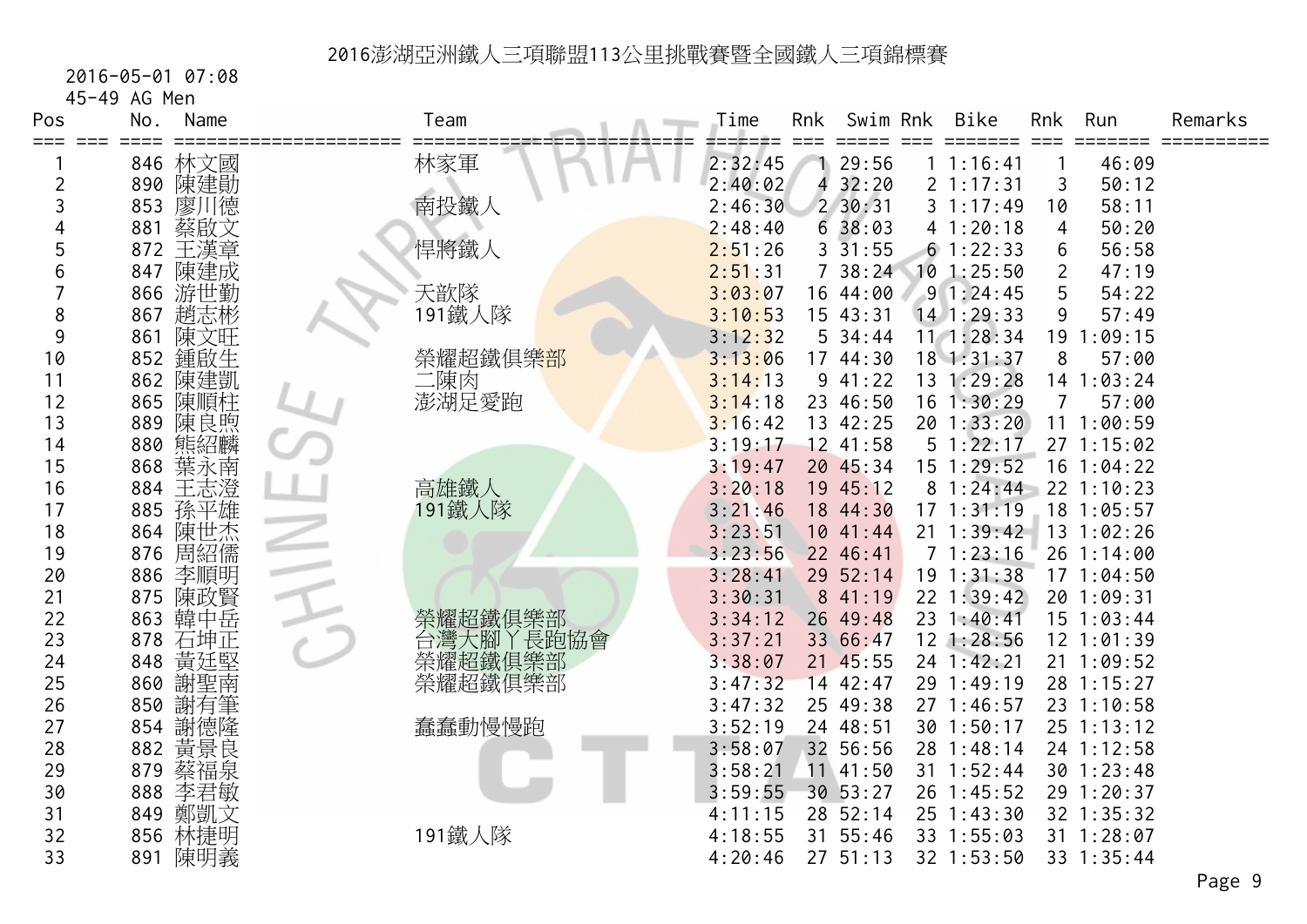賽事資訊: Swim 1500 m/2 laps; Bike 40 km/3 laps; Run 10 km/2 laps 賽事環境: Water temperature 26 C; Air temperature 22-26 C; Wetsuit swim 仲 委 會: 劉玉峰/TPE; 洪瑞昌/TPE; 許錫棋/TPE; 葉冠男/TPE; 黃友銘/TPE; 林澤浩/TPE; 龔家龍/TPE; 賴如芬/TPE 裁 判: 黃金宏/TPE 計時: Chinese Taipei Triathlon Association Print 2016-05-02, 09:51:42

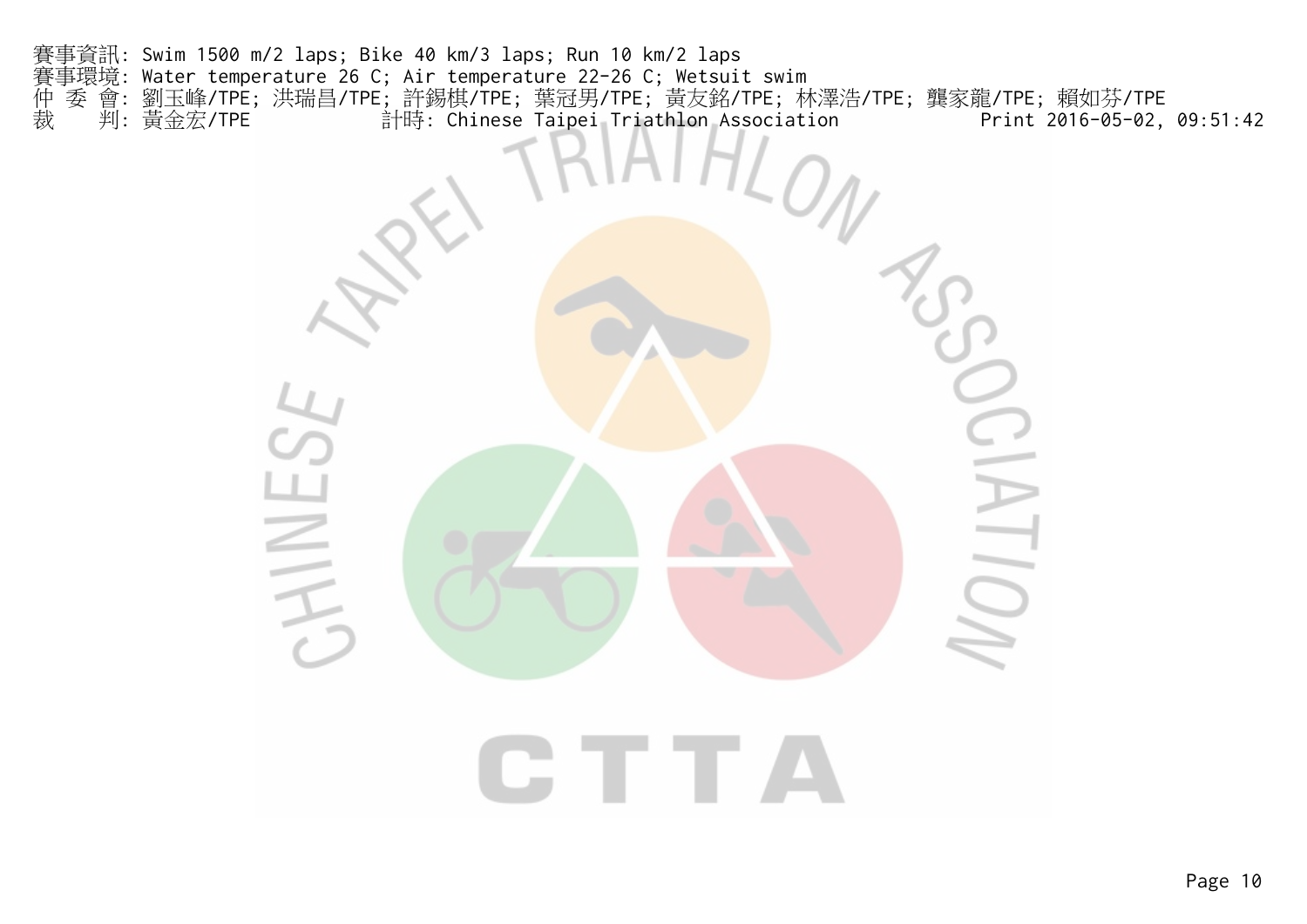2016-05-01 07:06

40-44 AG Men

| Pos            | Name<br>No.       | Team                              | Time    | Rnk            | Swim Rnk   | Bike           | Rnk            | Run        | Remarks |
|----------------|-------------------|-----------------------------------|---------|----------------|------------|----------------|----------------|------------|---------|
| === ===        | 763 陳福安           |                                   | 2:37:11 |                | 231:17     | 1 1:16:41      |                | 49:14      |         |
| $\overline{c}$ | 劉少烺<br>765        |                                   | 2:41:51 | $\overline{3}$ | 33:42      | 31:18:05       | 4              | 50:05      |         |
| 3              | 楊焜堯<br>776        | 台灣大腳丫長跑協會                         | 2:46:50 |                | 434:11     | 81:20:26       | 6              | 52:14      |         |
|                | 吳龍男<br>824        |                                   | 2:49:32 | 11             | 37:39      | 71:20:13       | 5              | 51:40      |         |
| 5              | 楊睿勳<br>796        |                                   | 2:50:36 | 7 <sup>1</sup> | 36:28      | 61:20:04       | 11             | 54:05      |         |
| 6              | 842<br>賴孟祥        | 高雄鐵人<br>Tman 鐵人隊                  | 2:50:43 |                | 8 36:34    | 51:20:01       | 12             | 54:10      |         |
|                | 黃俊鴻<br>819        |                                   | 2:51:35 |                | 17 39:12   | 41:19:55       | 8              | 52:29      |         |
| 8              | 章思民<br>781        |                                   | 2:52:50 |                | $9\;36:35$ | $14$ 1:26:24   | 3              | 49:53      |         |
| 9              | 周立偉<br>800        |                                   | 2:55:59 |                | 24 42:19   | 21:17:52       | 15             | 55:49      |         |
| 10             | 藍逸仁<br>831        |                                   | 2:59:32 |                | 635:52     | $12$ $1:25:55$ | 18             | 57:46      |         |
| 11             | 陳永吉<br>779        | 191鐵人隊                            | 3:02:40 |                | 23 42:01   | 16 1:28:14     | 7              | 52:25      |         |
| 12             | 葉秉毅<br>836        |                                   | 3:02:59 |                | 35 44:58   | 101:23:48      | 13             | 54:15      |         |
| 13             | 821               |                                   | 3:06:53 |                | 535:05     | 271:33:53      | 19             | 57:56      |         |
| 14             | 林聿毅<br>劉用偉<br>813 |                                   | 3:07:04 |                | 19 40:02   | 24 1:33:38     | 10             | 53:25      |         |
| 15             | 許仁泰<br>808        | 鐵娘子                               | 3:10:52 |                | 12 37:40   | 33 1:38:10     | 14             | 55:03      |         |
| 16             | 鄧淇明<br>761        |                                   | 3:12:01 |                | 39 46:41   | 21 1:32:37     | 9              | 52:43      |         |
| 17             | 784 邱振興           |                                   | 3:12:33 |                | 21 41:05   | 13 1:26:09     |                | 29 1:05:19 |         |
| 18             | 780<br>范揚明        | FAN FAN                           | 3:13:12 |                | 25 42:39   | $11 \t1:25:16$ |                | 28 1:05:17 |         |
| 19             | 陳逸峰<br>811        |                                   | 3:13:13 |                | 20 40:44   | 30 1:35:37     | 16             | 56:53      |         |
| 20             | 劉謹華<br>797        |                                   | 3:13:50 |                | 34 44:54   | 19 1:29:57     | 20             | 59:01      |         |
| 21             | 廖敏翔<br>818        |                                   | 3:14:30 |                | 36 45:52   | $17 \t1:28:48$ | 22             | 59:51      |         |
| 22             | 陳雨德<br>802        | Chip $\overline{\mathbb{A}}$<br>J | 3:15:40 |                | 30 44:18   | 18 1:28:55     |                | 26 1:02:29 |         |
| 23             | 魏宗徹<br>817        |                                   | 3:16:25 |                | 28 43:19   | 23 1:33:37     | 21             | 59:30      |         |
| 24             | 785<br>戴清輝        |                                   | 3:17:50 |                | 16 39:02   | 20 1:31:10     |                | 33 1:07:38 |         |
| 25             | 陳怡志<br>809        |                                   | 3:18:45 |                | 29 44:08   | 25 1:33:38     |                | 24 1:01:00 |         |
| 26             | 833<br>茆逸榮        |                                   | 3:18:52 |                | 30:02      | 9 1:23:12      |                | 53 1:25:39 |         |
| 27             | 505<br>蔡仁文        |                                   | 3:20:44 | 41             | 47:02      | 22 1:33:35     |                | 23 1:00:08 |         |
| 28             | 中野英幸<br>774       |                                   | 3:21:20 |                | 10 36:47   | 31 1:36:42     |                | 34 1:07:52 |         |
| 29             | 767<br>宋俍宏        |                                   | 3:21:35 |                | 13 38:11   | 28 1:34:43     |                | 35 1:08:42 |         |
| 30             | 顧成麟<br>790        |                                   | 3:24:05 |                | 43 47:45   | $15$ $1:27:30$ |                | 36 1:08:51 |         |
| 31             | 826 蔡忠遠           |                                   | 3:25:53 |                | 26 43:16   | 54 1:53:19     | $\overline{2}$ | 49:20      |         |
| 32             | 侯明裕<br>823        |                                   | 3:29:01 |                | 31 44:18   | 26 1:33:50     |                | 38 1:10:53 |         |
| 33             | 828 徐金廠           |                                   | 3:30:59 |                | 45 47:52   | 36 1:41:35     |                | 25 1:01:33 |         |

Page 11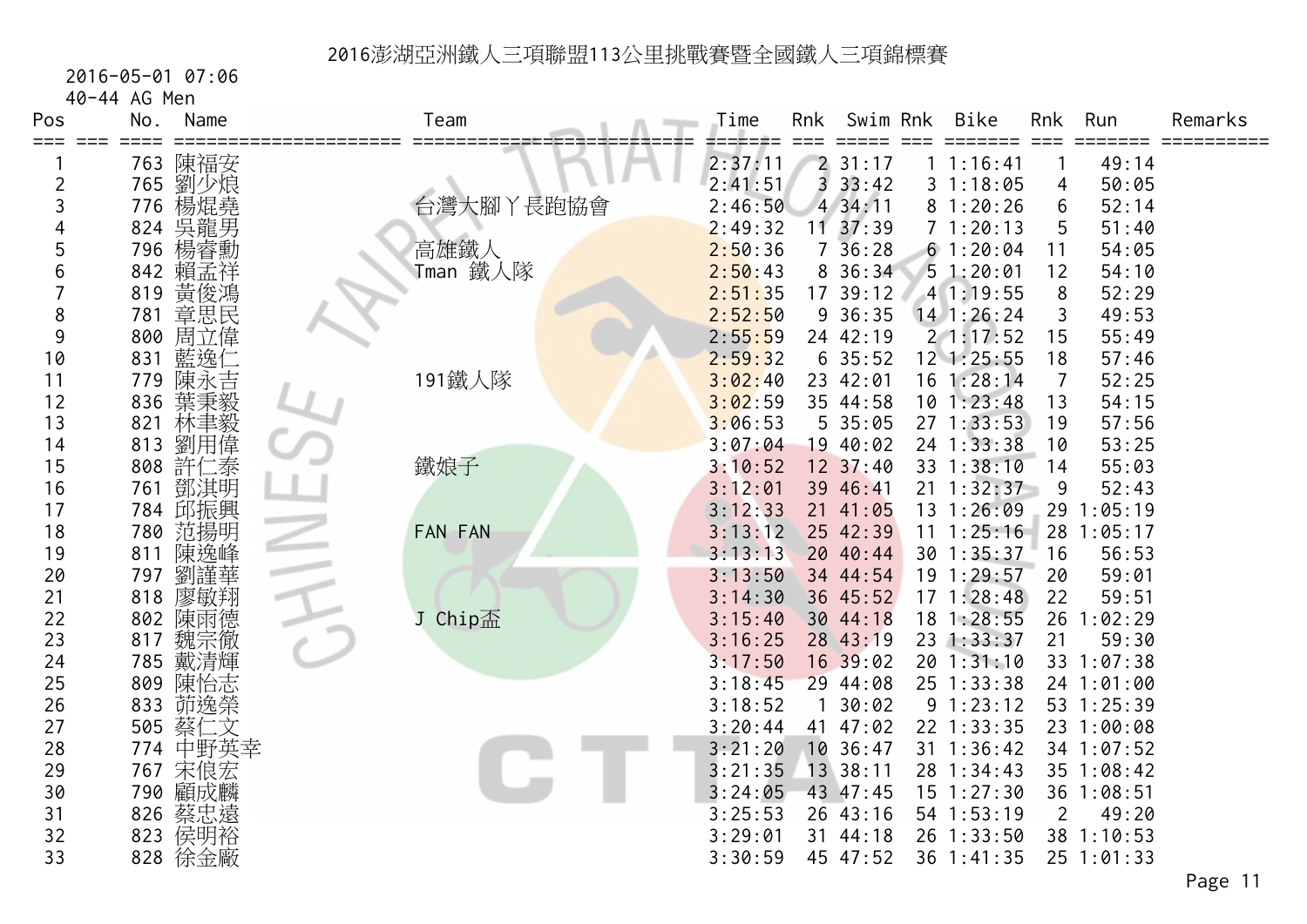| 34         | 794 孫明煌    | 澎湖鐵香蕉                                                                  | 56 58:47<br>3:31:13 | 29 1:35:27<br>17 | 57:00          |
|------------|------------|------------------------------------------------------------------------|---------------------|------------------|----------------|
| 35         | 高立旺<br>806 |                                                                        | 3:34:28<br>18 39:58 | 47 1:48:24       | 30 1:06:07     |
| 36         | 鄭光復<br>775 | 海灣灣民宿                                                                  | 3:35:57<br>37 45:58 | 40 1:44:50       | 27 1:05:11     |
| 37         | 林昱宏<br>997 | 罡罡好                                                                    | 3:37:08<br>14 38:21 | 46 1:47:10       | 39 1:11:38 浮標  |
| 38         | 陳瑞章<br>810 |                                                                        | 3:42:37<br>27 43:16 | $35 \t1:41:27$   | 45 1:17:54     |
| 39         | 曾國融<br>805 | 中年男子鐵人隊                                                                | 3:44:26<br>33 44:43 | 34 1:38:11       | $51 \t1:21:33$ |
| 40         | 林偉倫<br>803 | 中年男子鐵人                                                                 | 3:44:26<br>46 48:16 | 39 1:43:07       | 42 1:13:04     |
| 41         | 李焜騰<br>793 | 小明嫩鐵隊                                                                  | 48 50:09<br>3:45:56 | 41 1:45:34       | 37 1:10:14     |
|            |            |                                                                        |                     | 43 1:46:01       | 50 1:21:28     |
| 42         | 792<br>全正中 |                                                                        | 15 38:43<br>3:46:11 |                  |                |
| 43         | 王鴻麟<br>770 | 蠢蠢動慢慢跑                                                                 | 54 53:39<br>3:46:33 | 45 1:46:38       | 31 1:06:18     |
| 44         | 黃聖明<br>830 | 腹愁者聯盟                                                                  | 3:48:48<br>44 47:48 | 49 1:48:56       | 40 1:12:05     |
| 45         | 陳皇仲<br>766 |                                                                        | 3:51:35<br>51 50:44 | 371:42:26        | 46 1:18:26     |
| 46         | 陳長青<br>778 | :陳肉                                                                    | 40 47:01<br>3:51:43 | 44 1:46:08       | 47 1:18:35     |
| 47         | 謝忠良<br>769 | 三三鐵人                                                                   | 3:52:59<br>57 60:22 | 42 1:46:00       | 32 1:06:38     |
| 48         | 詹<br>837   | 正昕鐵人                                                                   | 3:53:10<br>22 41:42 | 38 1:42:53       | 55 1:28:37     |
| 49         | 呂東泰<br>839 | 正昕鐵人                                                                   | 3:58:36<br>47 49:05 | 53 1:52:54       | 43 1:16:38     |
| 50         | 潘昱恆<br>827 |                                                                        | 3:59:07<br>50 50:40 | 52 1:51:44       | 44 1:16:44     |
| 51         | 黃錫洲<br>771 |                                                                        | 49 50:29<br>4:01:07 | 50 1:50:04       | 49 1:20:35     |
| 52         | 黃聖宏<br>829 | 腹愁者聯盟                                                                  | 52 51:56<br>4:06:03 | $51 \t1:50:49$   | $52$ $1:23:19$ |
| 53         | 李宥毅<br>801 | 产年男子鐵人隊<br>三三鐵人                                                        | 58 72:00<br>4:08:40 | 32 1:36:51       | 48 1:19:51     |
| 54         | 彭昶瑋<br>804 |                                                                        | 53 52:11<br>4:10:31 | 56 2:05:18       | 41 1:13:03     |
| 55         | 秦忠平<br>787 |                                                                        | 4:13:42<br>38 46:19 | 55 2:00:57       | 54 1:26:28     |
| 56         | 周嵩傑<br>799 |                                                                        | 4:19:00<br>55 55:15 | 48 1:48:50       | 56 1:34:56     |
| <b>DSQ</b> | 葉文志<br>840 |                                                                        | 10:07:28            | 1:07:24          | 1:00:45 BIKE少圈 |
| <b>DSQ</b> | 曾大山<br>777 |                                                                        | 10:36:08            |                  | 1:20:55 SWIM少圈 |
| <b>DSQ</b> | 羅偉中<br>838 | 山大王鐵人隊                                                                 | 11:07:12            | 1:50:28          | $1:37:10$ DNS  |
|            | 何志新<br>762 | 台灣大腳丫長跑協會                                                              | 32 44:42            |                  |                |
| <b>DNF</b> | 834 詹濠源    | 山大王鐵人隊                                                                 | 42 47:35            |                  | BIKE爆胎         |
|            |            |                                                                        |                     |                  |                |
| 賽事資訊:      |            | Swim 1500 m/2 laps; Bike 40 km/3 laps; Run 10 km/2 laps                |                     |                  |                |
| 賽事環境:      |            | Water temperature 26 C; Air temperature 22-26 C; Wetsuit swim          |                     |                  |                |
| 仲<br>委     | 會:         | 劉玉峰/TPE; 洪瑞昌/TPE; 許錫棋/TPE; 葉冠男/TPE; 黃友銘/TPE; 林澤浩/TPE; 龔家龍/TPE; 賴如芬/TPE |                     |                  |                |
|            |            |                                                                        |                     |                  |                |

裁 判: 黃金宏/TPE 計時: Chinese Taipei Triathlon Association Print 2016-05-02, 09:51:42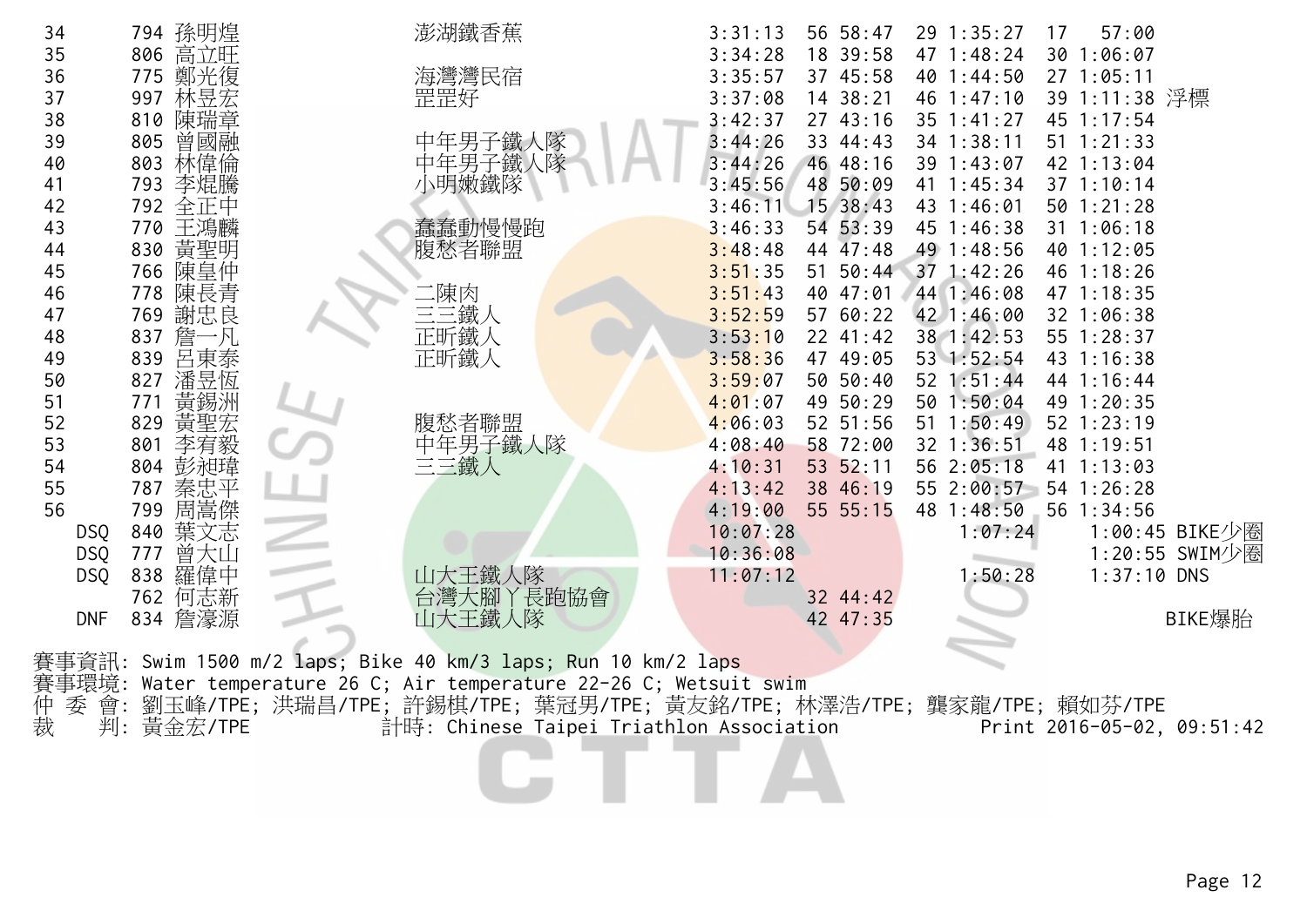2016-05-01 07:04

| 35-39 AG Men     |     |                   |                  |         |     |            |                |                 |            |                   |
|------------------|-----|-------------------|------------------|---------|-----|------------|----------------|-----------------|------------|-------------------|
| Pos              | No. | Name              | Team             | Time    | Rnk | Swim Rnk   | Bike           | Rnk             | Run        | Remarks           |
|                  |     | 682 王聯煌           |                  | 2:27:31 |     | 231:44     | 2 1:12:47      |                 | 43:01      |                   |
| 2                | 681 | 李育仁               |                  | 2:32:06 |     | 30:53      | 1 1:12:33      | 4               | 48:41      |                   |
| 3                | 740 | 洪志文               | 林家軍<br>台灣大腳丫長跑協會 | 2:35:26 |     | 4 32:39    | 31:14:45       | 3               | 48:03      |                   |
|                  | 725 | 黃俊偉               |                  | 2:42:30 |     | 8 36:37    | 4 1:15:09      | 5               | 50:44      |                   |
| 5                |     | 683 季馬修 Mat       |                  | 2:44:11 |     | $3\,32:35$ | 51:17:57       | 8               | 53:40      |                   |
| 6<br><b>WAN</b>  | 687 | 林建志               | 深度體驗俱樂部          | 2:54:34 | 11  | 37:49      | 19 1:29:53     | $\overline{2}$  |            | 46:53 夾帶957晶      |
|                  | 728 | 黃子泰               |                  | 3:04:32 |     | 635:14     | 17 1:29:36     | 17              | 59:43      |                   |
| 8                |     | 696 郭思延           | 高雄鐵人             | 3:04:44 |     | 19 42:15   | $16$ 1:29:22   | 7               | 53:08      |                   |
| 9                |     | 745 王志宏           |                  | 3:04:55 |     | 15 39:00   | $12 \t1:26:41$ | 15              | 59:14      |                   |
| 10               | 703 | 梁文賢               | 高雄鐵人             | 3:06:18 |     | 10 37:09   | 81:22:32       |                 | 27 1:06:39 |                   |
| 11               |     | 712 張世鑫           |                  | 3:06:40 |     | 21 43:02   | 61:20:59       |                 | 22 1:02:40 |                   |
| 12               |     | 743 GarySilvester |                  | 3:06:55 |     | 535:11     | $15 \t1:28:43$ |                 | 23 1:03:02 |                   |
| 13               |     | 729 薛一猷           |                  | 3:07:10 |     | 27 45:26   | 18 1:29:46     | 6               | 51:59      |                   |
| 14               |     | 706 王自民           |                  | 3:12:18 |     | 14 38:37   | $11 \t1:26:17$ |                 | 28 1:07:24 |                   |
| 15               | 699 | 陳彥良               | 高雄鐵人             | 3:12:38 |     | 38 49:29   | 91:22:56       |                 | 20 1:00:14 |                   |
| 16               | 735 | 朱劍揚               | 挑戰自我             | 3:13:06 |     | 45 53:30   | 71:21:05       | 12              | 58:31      |                   |
| 17               | 734 | 蔡誠祐               |                  | 3:14:23 |     | 937:08     | 29 1:37:37     | 16              | 59:39      |                   |
| 18               | 705 | 吳宥賢               | 小卓兩杯             | 3:16:27 |     | 16 39:07   | 33 1:38:42     | 13              | 58:39      |                   |
| 19               | 748 | 黃雲海               | 賣來亂啦             | 3:18:28 |     | 22 44:12   | 28 1:36:53     | 10              | 57:24      |                   |
| 20               | 733 | 劉忠和               | 澎湖鐵香蕉            | 3:18:54 |     | 30 46:11   | 24 1:35:03     | 11              | 57:41      |                   |
| 21               | 747 | 游秉凡               |                  | 3:20:44 |     | 36 48:37   | 22 1:33:22     | 14              | 58:47      |                   |
| 22               |     | 724 邱柏潗           | 苗栗詮德建材           | 3:21:40 |     | 31 47:56   | $14$ 1:28:40   | 25 <sub>1</sub> | :05:04     |                   |
| 23               | 694 | 詹宗保               |                  | 3:23:23 |     | 40 50:05   | 34 1:38:51     | 9               | 54:28      |                   |
| 24               |     | 754 陳煥超           | 三連戰初體驗           | 3:25:47 |     | 24 44:35   | 20 1:32:13     |                 | 32 1:08:59 |                   |
| 25               | 700 | 林俊賢               | 澎湖鐵香蕉            | 3:26:21 |     | 32 48:02   | $21 \t1:33:17$ |                 | 26 1:05:04 |                   |
| 26               | 727 | 陳志安               |                  | 3:28:58 |     | 25 44:52   | 26 1:35:33     |                 | 31 1:08:34 |                   |
| 27               | 686 | 黃才特               | 後罡鬆<br>麗罡鬆<br>輕鬆 | 3:29:12 |     | 26 45:14   | 25 1:35:28     |                 | 30 1:08:31 |                   |
| 28<br><b>WAN</b> | 695 | 高敏展               |                  | 3:29:16 |     | 34 48:21   | $10$ 1:24:15   |                 |            | 40 1:16:41 夾帶988晶 |
| 29               |     | 744 林孟緯           | 三連戰初體驗           | 3:31:13 |     | 12 37:55   | 31 1:37:58     |                 | 39 1:15:20 |                   |
| 30               | 718 | 郭銘傳               |                  | 3:31:46 |     | 39 49:37   | 13 1:27:12     |                 | 38 1:14:58 |                   |
| 31               |     | 737 蔡欣橋           | 澎湖足愛跑            | 3:32:23 |     | 33 48:16   | 40 1:43:30     |                 | 21 1:00:38 |                   |
| 32               | 750 | 李神國               |                  | 3:33:20 |     | 17 39:54   | 23 1:34:08     |                 | 45 1:19:20 |                   |
| 33               |     | 701 陳一華           |                  | 3:36:14 |     | 29 45:32   | 37 1:40:10     |                 | 35 1:10:33 |                   |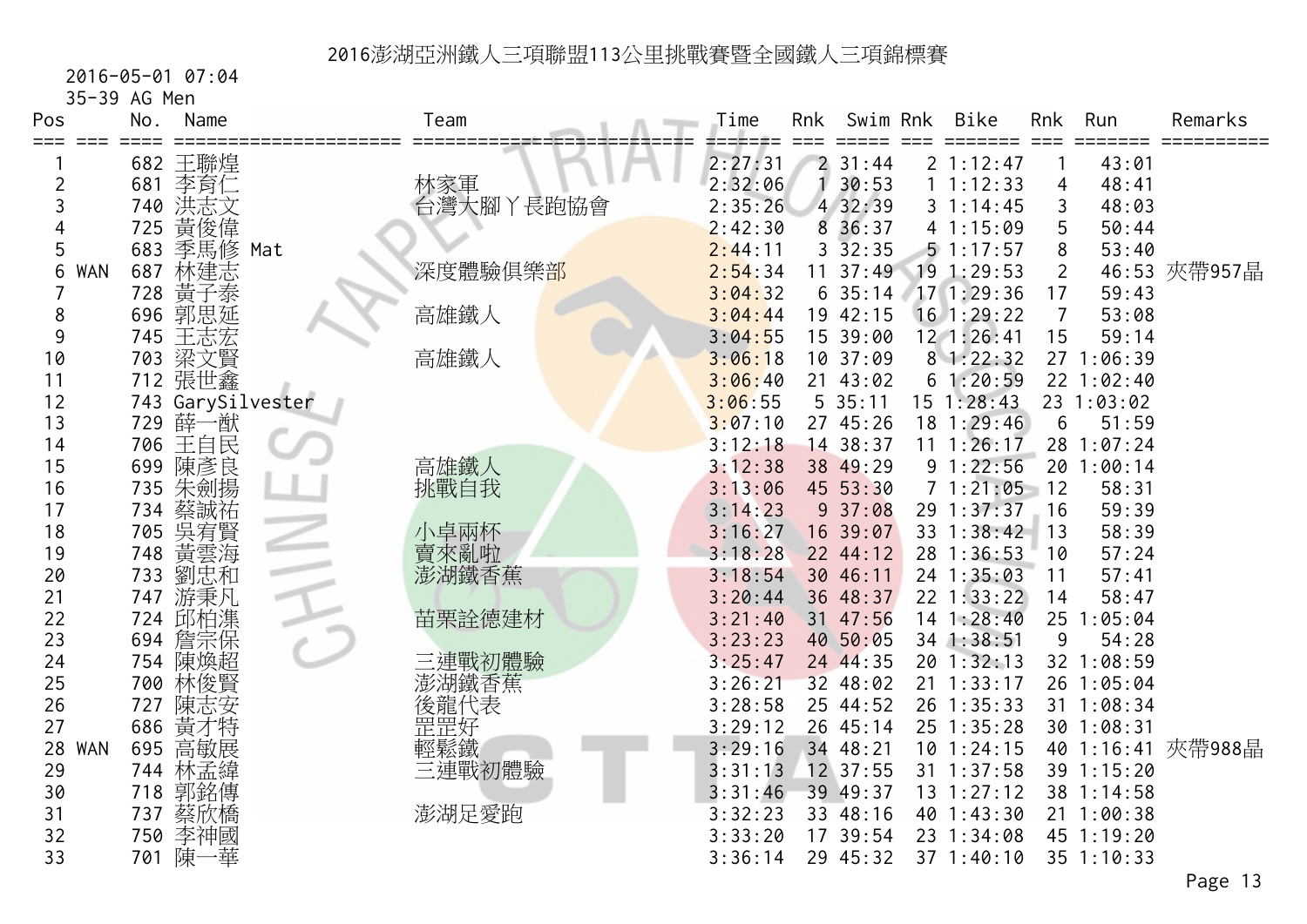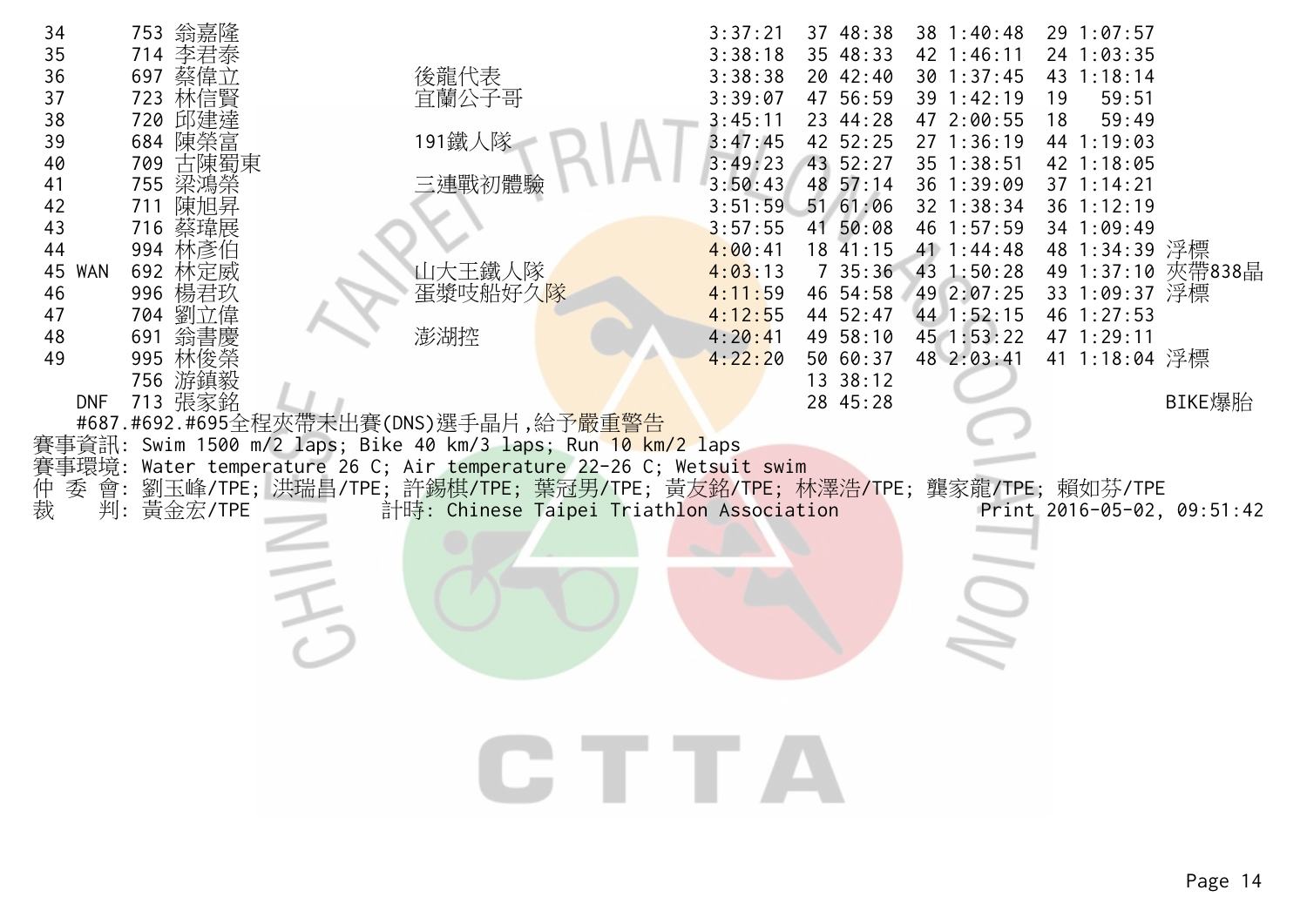2016-05-01 07:02

| 30-34 AG Men |  |  |
|--------------|--|--|
|--------------|--|--|

| Pos<br>===       | No. | Name                       |                  | Team          | Time    | Rnk | Swim Rnk     | <b>Bike</b>    | Rnk            | Run            | Remarks         |
|------------------|-----|----------------------------|------------------|---------------|---------|-----|--------------|----------------|----------------|----------------|-----------------|
|                  |     | 636 林伯恩                    |                  |               | 2:23:33 |     | 124:38       | 11:12:46       |                | 46:09          |                 |
| 2                |     | 656 翁保倫                    |                  | 澎湖~偷High郎     | 2:34:42 |     | 532:40       | 2 1:14:21      | 4              | 47:42          |                 |
| 3                |     | 642 王裕閔                    |                  |               | 2:38:06 |     | 3 32:29      | 41:18:39       | 3              | 47:00          |                 |
|                  |     | 659 林政遠                    |                  |               | 2:45:26 |     | 632:56       | 61:22:56       | 5              | 49:36          |                 |
| 5                |     | 640 李欣展                    |                  | 山大王鐵人隊        | 2:50:06 |     | $9\,36:19$   | 51:19:58       | $\overline{7}$ | 53:50          |                 |
| 6                |     | 647 盧哲瀚                    |                  |               | 2:51:40 |     | 232:13       | 91:26:26       | 6              | 53:02          |                 |
|                  |     | 653 卓志欣                    |                  | 男人愛旅行<br>小卓兩杯 | 2:55:54 |     | 8 35:54      | 31:17:48       |                | 12 1:02:12     |                 |
| 8                |     |                            | 637 Corentin 樂廷峰 |               | 2:57:17 |     | 432:30       | $19$ 1:38:07   | $\overline{2}$ | 46:41          |                 |
| 9                |     | 671 吳耀宗<br>638 魏久杰 Joe Wei |                  | 挑戰自我          | 3:01:32 |     | 14 39:32     | 71:23:56       | 10             | 58:04          |                 |
| 10               |     |                            |                  |               | 3:01:57 | 11  | 36:32        | $12$ $1:27:45$ | 9              | 57:41          |                 |
| 11               |     | 676 柯東錡                    |                  |               | 3:20:03 |     | 19 44:55     | 13 1:28:06     |                | 15 1:07:04     |                 |
| 12               | 672 | 劉浩尉                        |                  |               | 3:21:33 |     | 23 46:20     | $10$ 1:26:46   |                | $16$ 1:08:28   |                 |
| 13               | 660 | 何誌峰                        |                  |               | 3:24:32 |     | 28 49:16     | 81:25:08       |                | 20 1:10:09     |                 |
| 14               | 641 | 林韋志                        |                  | 三連戰初體驗        | 3:24:52 |     | 10.36:30     | 18 1:38:05     |                | $21 \t1:10:18$ |                 |
| 15               |     | 644 張程凱                    |                  |               | 3:26:26 |     | 21 45:04     | $17$ $1:37:27$ |                | 13 1:03:56     |                 |
| 16               |     | 663 許燕順                    |                  | 豪順連線          | 3:28:10 |     | 20 45:00     | $16$ 1:33:31   |                | 18 1:09:40     |                 |
| 17               | 666 | 蘇元孝                        |                  | 輕鬆鐵           | 3:28:16 |     | 22 45:50     | $15$ $1:33:14$ |                | 171:09:13      |                 |
| 18               | 643 | 李明順                        |                  |               | 3:36:06 |     | 18 44:54     | $14$ 1:33:07   |                | 27 1:18:06     |                 |
| 19               | 673 | 吳佳駿                        |                  |               | 3:36:21 |     | 15 43:41     | 22 1:42:58     |                | 19 1:09:43     |                 |
| 20               | 990 | 吳麒輝                        |                  |               | 3:38:30 |     | $12 \t37:22$ | 20 1:38:37     |                | 29 1:22:32 浮標  |                 |
| 21               | 661 | 陳振安                        |                  | 澎湖足愛跑         | 3:39:14 |     | 36 58:08     | $21 \t1:39:31$ |                | 11 1:01:37     |                 |
| <b>WAN</b><br>22 | 654 | 羅鈞延                        |                  | 苗栗詮德建材        | 3:40:14 |     | 34 56:04     | $11 \t1:27:05$ |                |                | 25 1:17:06 未依梯次 |
| 23               | 649 |                            |                  |               | 3:50:27 |     | 24 46:51     | $24$ 1:43:43   |                | 28 1:19:54     |                 |
| 24               | 639 | 黃明智俊                       |                  | Y儒爸三鐵隊        | 3:50:37 |     | 27 49:12     | 23 1:43:27     |                | 26 1:17:59     |                 |
| 25               |     | 662 阮人哲                    |                  |               | 3:51:07 |     | 17 44:08     | 30 1:51:44     |                | 23 1:15:16     |                 |
| 26               |     | 669 林宏益                    |                  | 宜蘭公子哥         | 3:54:04 |     | 38 61:57     | 26 1:46:59     |                | 14 1:05:09     |                 |
| 27               |     | 992 徐偉育                    |                  |               | 3:57:09 |     | 30 51:28     | 28 1:51:13     |                | 22 1:14:29 浮標  |                 |
| 28               | 652 | 廖志豪                        |                  | 豪順連線          | 3:57:35 |     | 29 49:18     | 29 1:51:38     |                | 24 1:16:41     |                 |
| 29 $*$           |     | 674 謝宗諭                    |                  | 輕鬆鐵           | 4:01:30 |     | 13 37:38     | 35 2:29:19     | 8              |                | 54:34 BIKE爆胎    |
| 30               |     | 664 謝明廷                    |                  | 宜蘭公子哥         | 4:10:30 |     | 33 55:52     | 271:48:23      |                | 32 1:26:17     |                 |
| 31               | 648 | 李嘉彬                        |                  |               | 4:11:06 |     | 37 58:52     | $25$ 1:43:44   |                | 33 1:28:31     |                 |
| 32               | 991 | 傅達孝                        |                  |               | 4:15:55 |     | 26 49:00     | 32 1:52:57     |                | 35 1:33:58 浮標  |                 |
| 33               |     | 993 邱永振                    |                  |               | 4:18:23 | 31  | 54:11        | 31 1:51:57     |                | 34 1:32:17 浮標  |                 |
|                  |     |                            |                  |               |         |     |              |                |                |                | Page 15         |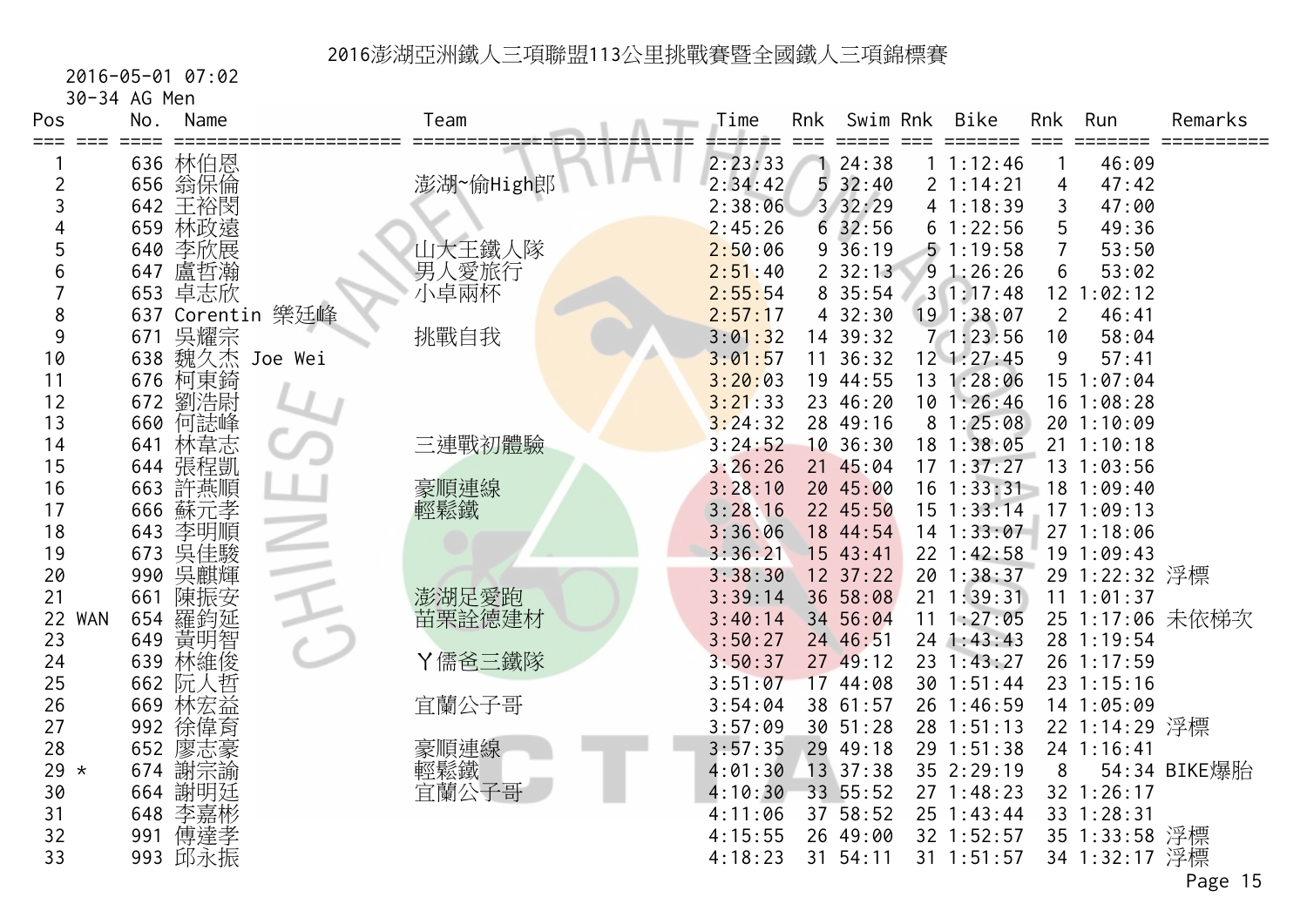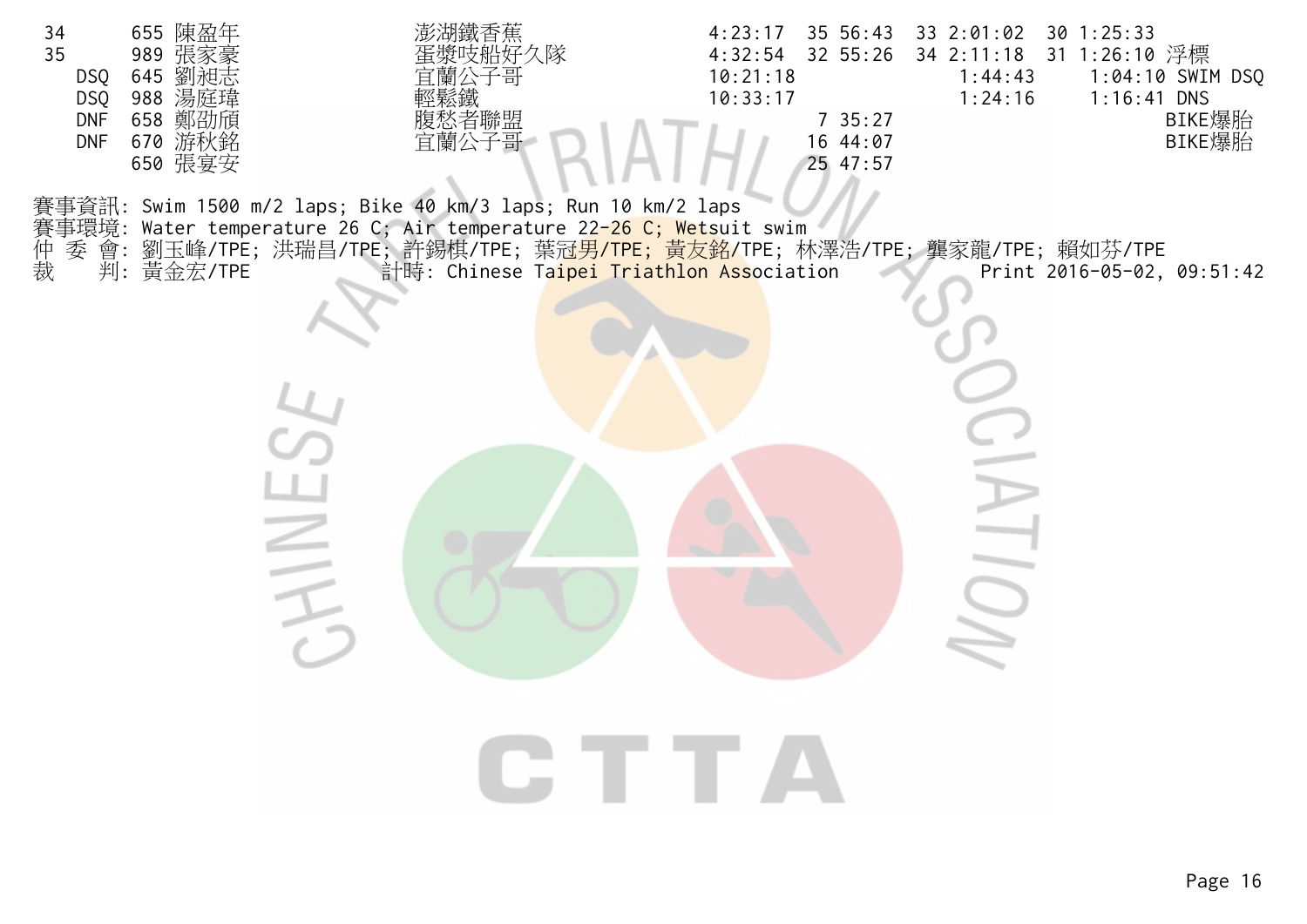2016-05-01 07:02

25-29 AG Men

| Pos        | No. | Name                | Team      | Time     | Rnk | Swim Rnk      | Bike           | Rnk | Run            | Remarks        |
|------------|-----|---------------------|-----------|----------|-----|---------------|----------------|-----|----------------|----------------|
|            |     | 628 藍元廷             |           | 2:26:20  |     | 25:38         | 1 1:12:16      | 2   | 48:27          |                |
|            |     | 606 林敬航             | 林家軍       | 2:31:21  |     | 30:19         | 2 1:14:28      |     | 46:35          |                |
|            |     | 620 楊子生             |           | 2:49:45  |     | 636:42        | 31:15:18       | 6   | 57:46          |                |
|            |     | 625 許富國             | 男人愛旅行     | 2:51:08  |     | 736:44        | 4 1:22:22      | 4   | 52:03          |                |
|            |     | 624 Chow Hiu Cheng  |           | 3:07:46  |     | $4 \, 32:46$  | 61:28:20       |     | 17 1:06:40     |                |
|            |     | 607 Andrew McCusker |           | 3:09:55  |     | 22 50:09      | 71:29:00       | 3   | 50:47          |                |
|            | 613 | 楊孝龍                 |           | 3:11:03  |     | 8 39:29       | 14 1:35:50     | 5   | 55:45          |                |
| 8          | 627 | 楊宗諭                 | 賣來亂啦      | 3:14:38  |     | 331:07        | $10$ 1:32:53   |     | 19 1:10:39     |                |
| 9          | 629 | 鄭禹廷                 |           | 3:15:00  |     | 16 44:47      | 51:26:24       |     | $12 \t1:03:50$ |                |
| 10         | 609 |                     | 輕鬆鐵       | 3:17:06  |     | 15 43:32      | 91:32:35       |     | 91:00:59       |                |
| 11         | 617 | 林仁義                 |           | 3:18:36  |     | 12 41:59      | 12 1:35:35     |     | 10 1:01:03     |                |
| 12         | 987 | 簡瑞嚴                 |           | 3:20:09  |     | 10 40:19      | $11 \t1:33:33$ |     | 16 1:06:17 浮標  |                |
| 13         |     | 619 郭連晉             |           | 3:21:17  |     | 14 42:46      | 13 1:35:50     |     | 11 1:02:43     |                |
| 14         | 622 | 林祐丞                 |           | 3:22:49  |     | $11 \t41:12$  | 18 1:42:09     | 7   | 59:29          |                |
| 15         | 616 | 王漢民                 | 澎湖~偷High郎 | 3:23:51  |     | $5\,36:28$    | 81:32:03       |     | 22 1:15:21     |                |
| 16         | 612 | 王振德                 | 腹愁者聯盟     | 3:26:46  |     | 940:02        | 15 1:36:07     |     | $18$ 1:10:38   |                |
| 17         | 626 | 羅羿凡                 |           | 3:30:01  |     | 17 45:47      | 171:40:19      |     | 13 1:03:56     |                |
| 18         | 984 | 林峻佑                 |           | 3:31:39  |     | 19 47:46      | $16$ 1:39:46   |     | 14 1:04:08 浮標  |                |
| 19         | 982 | 몸                   |           | 3:36:28  |     | 21 49:41      | 20 1:46:15     |     | 8 1:00:33 浮標   |                |
| 20         | 615 | 葉毅慶                 |           | 3:37:46  |     | 20 48:05      | 19 1:44:33     |     | 15 1:05:08     |                |
| 21         | 610 | 王永賢                 | 宜蘭公子哥     | 3:43:29  |     | 13 42:02      | $21 \t1:46:27$ |     | $21 \t1:15:00$ |                |
| 22         | 983 | 黃敬軒                 |           | 3:54:25  |     | 18 47:43      | 23 1:55:42     |     | 20 1:11:01 浮標  |                |
| 23         | 618 | 黃森賢                 | 腹愁者聯盟     | 4:04:57  |     | $23 \t 59:24$ | $22$ 1:46:34   |     | 23 1:19:00     |                |
| 24         | 509 | 簡良宇                 |           | 4:34:13  |     | 2460:28       | 24 2:02:46     |     | 24 1:31:00     |                |
| <b>DSQ</b> |     | 608 李承智             |           | 10:44:00 |     |               | 1:22:58        |     |                | 1:28:34 BIKE少圈 |

賽事資訊: Swim 1500 m/2 laps; Bike 40 km/3 laps; Run 10 km/2 laps 賽事環境: Water temperature 26 C; Air temperature 22-26 C; Wetsuit swim 仲 委 會: 劉玉峰/TPE; 洪瑞昌/TPE; 許錫棋/TPE; 葉冠男/TPE; 黃友銘/TPE; 林澤浩/TPE; 龔家龍/TPE; 賴如芬/TPE 裁 判: 黃金宏/TPE 計時: Chinese Taipei Triathlon Association Print 2016-05-02, 09:51:42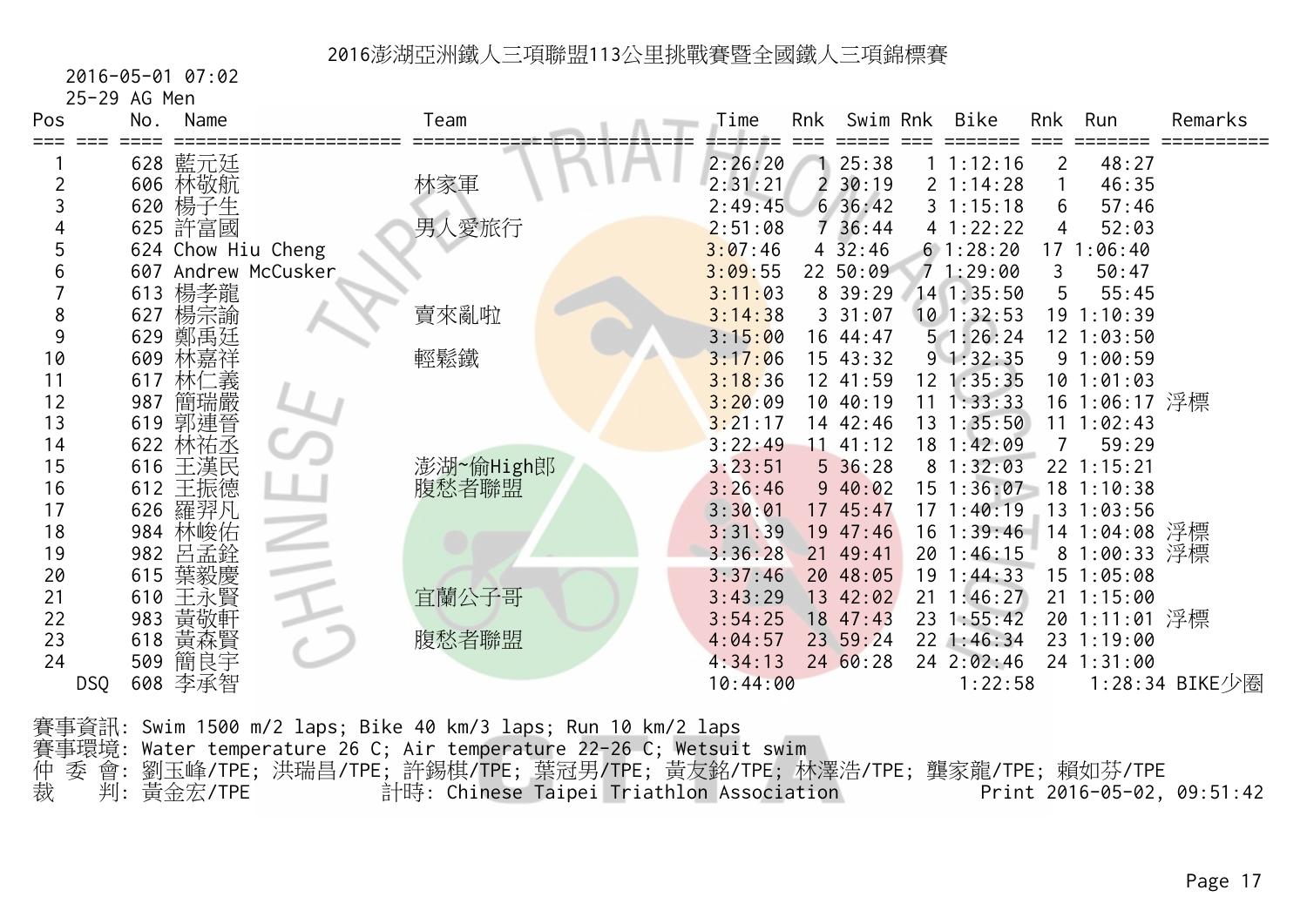2016-05-01 07:02

18-24 AG Men

| Pos        | No.                                                                                                                                                                                                                                                                                               | Name               |                                  | Team  |                                  | Time               | Rnk | Swim Rnk               |  | Bike                  | Rnk            | Run                   | Remarks  |
|------------|---------------------------------------------------------------------------------------------------------------------------------------------------------------------------------------------------------------------------------------------------------------------------------------------------|--------------------|----------------------------------|-------|----------------------------------|--------------------|-----|------------------------|--|-----------------------|----------------|-----------------------|----------|
|            |                                                                                                                                                                                                                                                                                                   | 591 林威志<br>600 蘇立安 |                                  |       | 277高雄市鐵人三項訓練中心                   | 2:23:22<br>2:38:55 |     | 122:03<br>433:10       |  | 11:13:46<br>2 1:16:37 | $\overline{2}$ | 47:34<br>49:10        |          |
|            |                                                                                                                                                                                                                                                                                                   | 593 林哲宇            |                                  | 正昕鐵人  |                                  | 2:41:30            |     | 229:03                 |  | 31:20:27              | $\mathsf{3}$   | 52:01                 |          |
|            |                                                                                                                                                                                                                                                                                                   | 595 詹曜駿            |                                  |       |                                  | 2:48:00            |     | 329:52                 |  | 41:22:47              | $\overline{4}$ | 55:22                 |          |
|            |                                                                                                                                                                                                                                                                                                   | 597 李俊賢            |                                  | 正昕鐵人  |                                  | 2:59:31            |     | $5\overline{35}:45$    |  | 51:25:40              | 6              | 58:08                 |          |
|            |                                                                                                                                                                                                                                                                                                   | 978 戴上傑            |                                  | 戴氏兄弟隊 |                                  | 3:08:35            |     | 8 42:38                |  | 71:26:13              | 7 <sup>7</sup> | 59:44 浮標              |          |
|            |                                                                                                                                                                                                                                                                                                   | 594 吳育愷            |                                  | 正昕鐵人  |                                  | 3:18:14            |     | 7 39:00                |  | 101:41:20             |                | 5 57:55               |          |
| 8          |                                                                                                                                                                                                                                                                                                   | 601 陳耕權            |                                  |       |                                  | 3:23:06            |     | 1043:37                |  | 61:26:07              |                | 91:13:23              |          |
| 9          |                                                                                                                                                                                                                                                                                                   | 979 谷林豈            |                                  | 1707  |                                  | 3:23:27            |     | $6\;37:26$             |  | 91:39:55              |                | 8 1:06:07 浮標          |          |
| 10<br>11   |                                                                                                                                                                                                                                                                                                   | 980 戴上凱            |                                  | 戴氏兄弟隊 |                                  | 3:54:30            |     | 1263:30                |  | 81:35:52              |                | 10 1:15:09 浮標         |          |
| <b>DNF</b> |                                                                                                                                                                                                                                                                                                   | 977 張哲源<br>598 張 敬 |                                  |       |                                  | 4:26:55            |     | $11 \t61:59$<br>942:40 |  | $11 \t1:54:20$        |                | 11 1:30:37 浮標         | SWIM DNF |
|            |                                                                                                                                                                                                                                                                                                   |                    |                                  |       |                                  |                    |     |                        |  |                       |                |                       |          |
| 仲裁         | 賽事資訊: Swim 1500 m/2 laps; Bike 40 km/3 laps; Run 10 km/2 laps<br>賽事環境: Water temperature 26 C; Air temperature 22-26 C; Wetsuit swim<br>委會:劉玉峰/TPE;洪瑞昌/TPE;許錫棋/TPE;葉冠男/TPE;黃友銘/TPE;林澤浩/TPE;龔家龍/TPE;賴如芬/TPE<br>判:黃金宏/TPE<br>計時: Chinese Taipei Triathlon Association<br>Print 2016-05-02, 09:51:42 |                    |                                  |       |                                  |                    |     |                        |  |                       |                |                       |          |
|            |                                                                                                                                                                                                                                                                                                   |                    |                                  |       | 2016澎湖亞洲鐵人三項聯盟113公里挑戰賽暨全國鐵人三項錦標賽 |                    |     |                        |  |                       |                |                       |          |
|            | $2016 - 05 - 01$                                                                                                                                                                                                                                                                                  |                    |                                  |       |                                  |                    |     |                        |  |                       |                |                       |          |
|            |                                                                                                                                                                                                                                                                                                   |                    | WWW 組成績/Women Team Relay Results |       |                                  |                    |     |                        |  |                       |                |                       |          |
| Pos        | No.                                                                                                                                                                                                                                                                                               | Name               |                                  | Team  |                                  |                    |     | Time                   |  | Swim                  | Bike           | Run                   | Remarks  |
|            |                                                                                                                                                                                                                                                                                                   |                    |                                  |       |                                  |                    |     |                        |  |                       |                |                       |          |
|            |                                                                                                                                                                                                                                                                                                   |                    | 1011 翁菁梅.謝力美.許祝華                 | 鐵娘子   |                                  |                    |     | 3:44:19                |  |                       |                | 26:40 2:08:00 1:09:40 |          |
|            | 賽事資訊: Swim 1500 m/2 laps; Bike 40 km/3 laps; Run 10 km/2 laps<br>賽事環境: Water temperature 26 C; Air temperature 22-26 C; Wetsuit swim<br>委 會: 劉玉峰/TPE; 洪瑞昌/TPE; 許錫棋/TPE; 葉冠男/TPE; 黃友銘/TPE; 林澤浩/TPE; 龔家龍/TPE; 賴如芬/TPE<br>時: Chinese Taipei Triathlon Association<br>Print 2016-05-02, 09:51:42      |                    |                                  |       |                                  |                    |     |                        |  |                       |                |                       |          |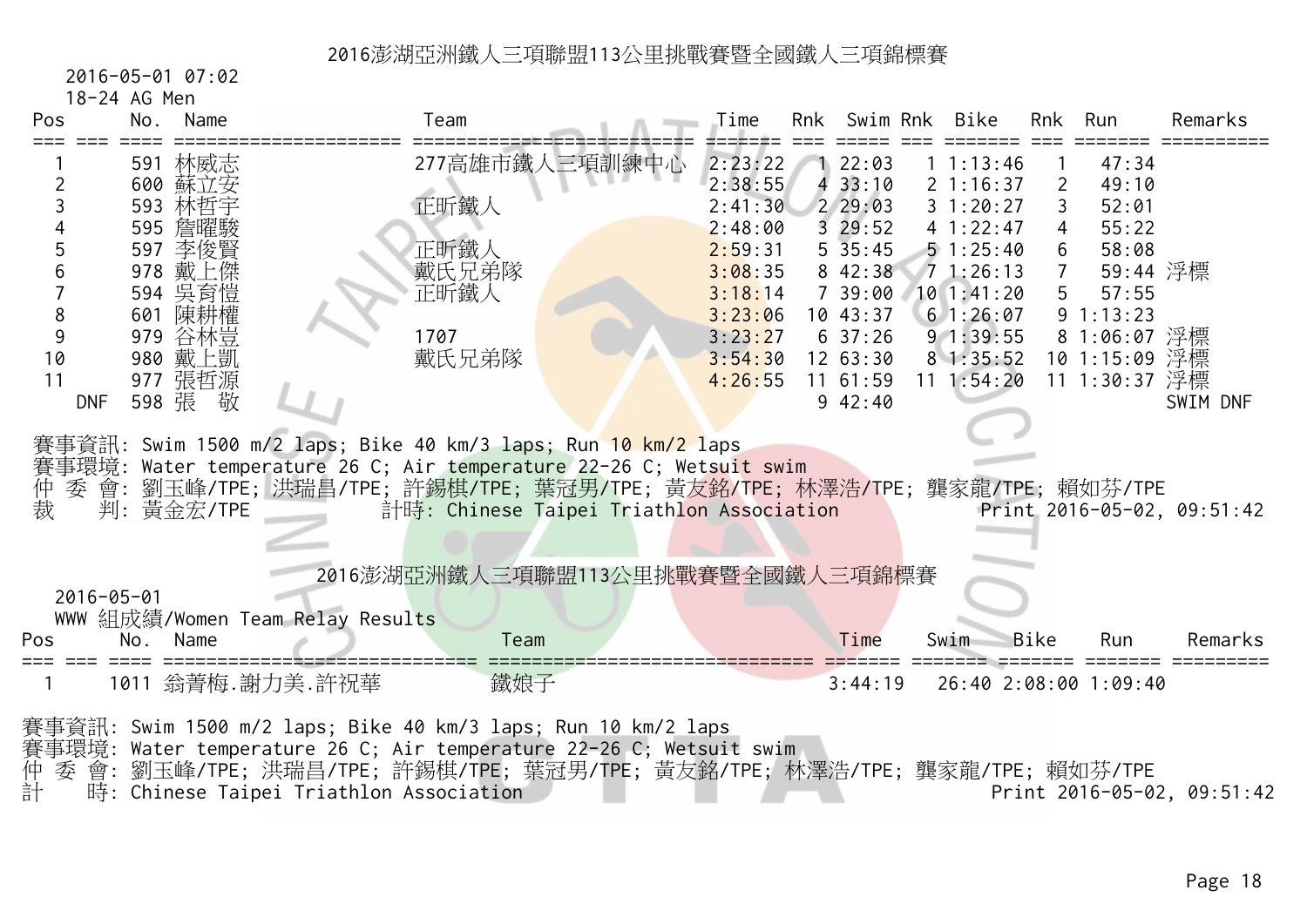|                                                            | $2016 - 05 - 01$ |            |                                                                                                                                                                |                                                                                                                                                                                                                                        |                                                                                                 |      |                                                                                                                                                                                                                   |                |                            |
|------------------------------------------------------------|------------------|------------|----------------------------------------------------------------------------------------------------------------------------------------------------------------|----------------------------------------------------------------------------------------------------------------------------------------------------------------------------------------------------------------------------------------|-------------------------------------------------------------------------------------------------|------|-------------------------------------------------------------------------------------------------------------------------------------------------------------------------------------------------------------------|----------------|----------------------------|
| Pos                                                        |                  | No. Name   | M+W 組成績/M+W Mix Team Relay Results                                                                                                                             | Team                                                                                                                                                                                                                                   | Time                                                                                            | Swim | <b>Bike</b>                                                                                                                                                                                                       | Run            | Remarks                    |
| 2<br>3<br>$\mathbf 5$<br>$6\,$<br>$\overline{7}$<br>8<br>9 |                  | 1032 陳執雍.楊 | 1036 蔡英傑.蔡沛妤.馬立(王玉)<br>1038 周光明. 曾俊豪. 李庭榛<br>1034 許紋瑄.張俊揮.汪<br>1033 許良合.王建平.吳<br>.李禹彤<br>徹<br>1037 黃新心. 黃嬿融. 洪世彥<br>1035 黃慧明.陳(王玉)君. 黃楨婷<br>1039 許量瑋. 張文嘉. 林佳欣 | 蔡逃龜-戰地飛龜分隊<br>澎湖鐵香蕉<br>噗攏拱國際鐵人三項隊<br>霹靂润<br>澎湖 <mark>鐵否</mark> 焦<br>澎湖鐵香蕉<br>阿發提姆<br>賽事資訊: Swim 1500 m/2 laps; Bike 40 km/3 laps; <mark>Run 10 km/2 laps</mark><br>賽事環境: Water temperature 26 C; Air temperature 22-26 C; Wetsuit swim | 2:49:23<br>3:04:24<br>3:09:02<br>3:12:30<br>3:18:36<br>3:33:17<br>3:36:45<br>3:50:16<br>4:05:01 |      | 20:00 1:43:27<br>22:58 1:40:47 1:00:40<br>20:07 1:42:00 1:06:56<br>22:52 1:44:08 1:05:31<br>19:28 1:40:52 1:18:18<br>$27:51$ $2:10:45$<br>26:04 2:02:55 1:07:47<br>30:43 2:07:42 1:11:53<br>30:31 2:16:54 1:17:38 | 45:57<br>54:42 |                            |
| 委<br>計                                                     |                  |            | 時: Chinese Taipei Triathlon Association                                                                                                                        | 會: 劉玉峰/TPE; 洪瑞昌/TPE; 許錫棋/TPE; 葉冠男/TPE; 黃友銘/TPE; 林澤浩/TPE; 龔家龍/TPE; 賴如芬/TPE                                                                                                                                                              |                                                                                                 |      |                                                                                                                                                                                                                   |                | Print 2016-05-02, 09:51:42 |
|                                                            |                  |            |                                                                                                                                                                |                                                                                                                                                                                                                                        |                                                                                                 |      |                                                                                                                                                                                                                   |                |                            |
|                                                            |                  |            |                                                                                                                                                                |                                                                                                                                                                                                                                        |                                                                                                 |      |                                                                                                                                                                                                                   |                |                            |